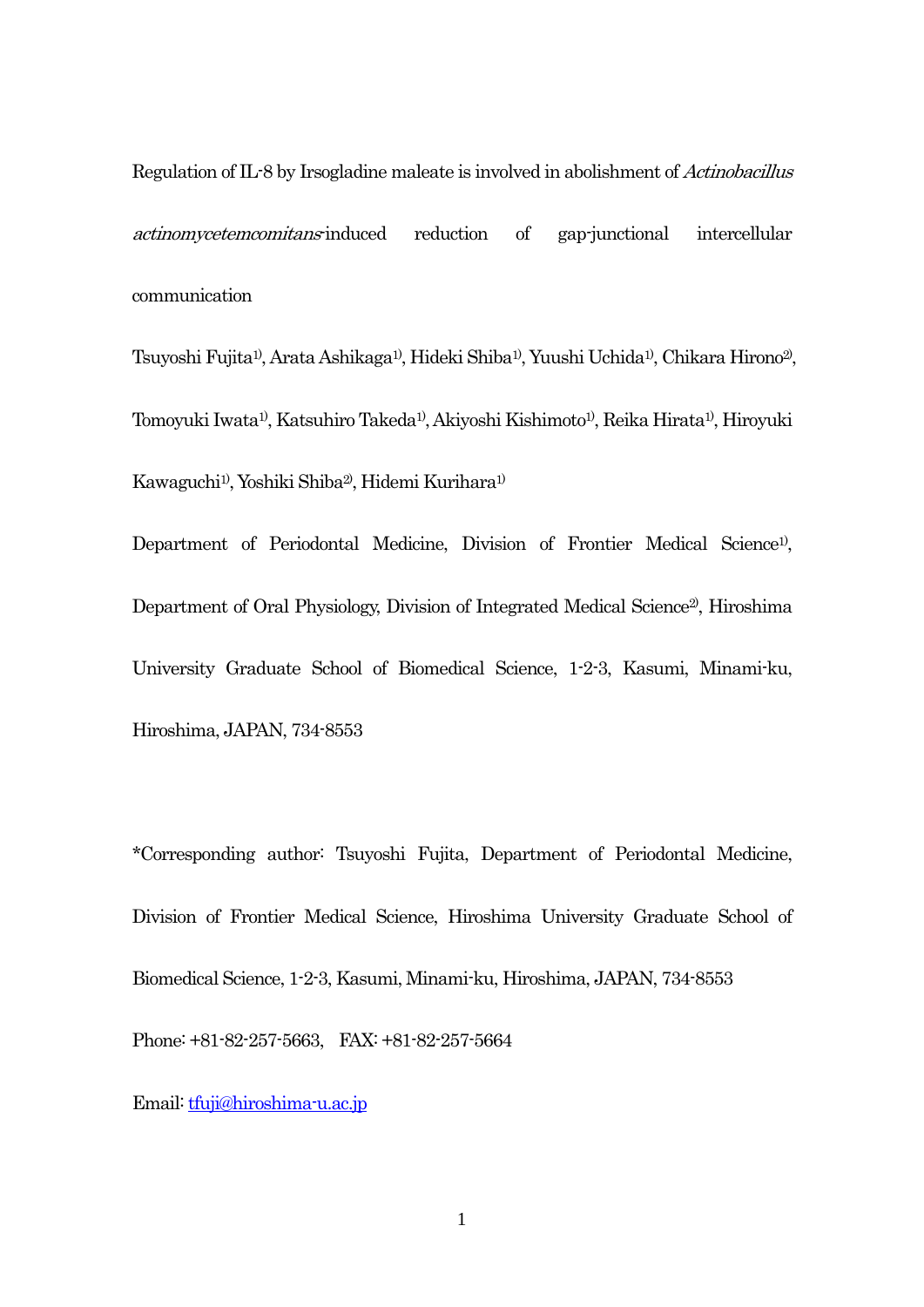### Abstract

Our previous report has shown that Irsogladine maleate (IM) counters and obviates the reduction in gap junction intercellular communication (GJIC) and the increase in IL-8 levels, respectively, induced by outer membrane protein 29 from Actinobacillus actinomycetemcomitans (A. actinomycetemcomitans) in cultured human gingival epithelial cells (HGEC). In addition, IM suppresses the increase in the secretion of IL-8 caused by whole live A. actinomycetemcomitans. These findings implicate the modulation of IL-8 levels by IM in abolishment of the reduction of GJIC in HGEC. Tight junctions are also responsible for cell-cell communication. Zonula occludens protein-1 (ZO-1) is a major tight junction protein. To investigate the regulatory mechanism of intercellular communication mediated by IM, in the present study, we focused on the involvement of  $IL-8$  in A. actinomycetemcomitans-induced change in GJIC and ZO-1 expression in HGEC. IM countered the A.  $action$  actinomy cetem comitans-induced reduction in levels of Connexin  $(CX)$  43, suggesting that it could abolish the A. *actinomycetemcomitans*-induced reduction in GJIC in HGEC. CXCR-1 is a receptor of IL-8. The simultaneous addition of A.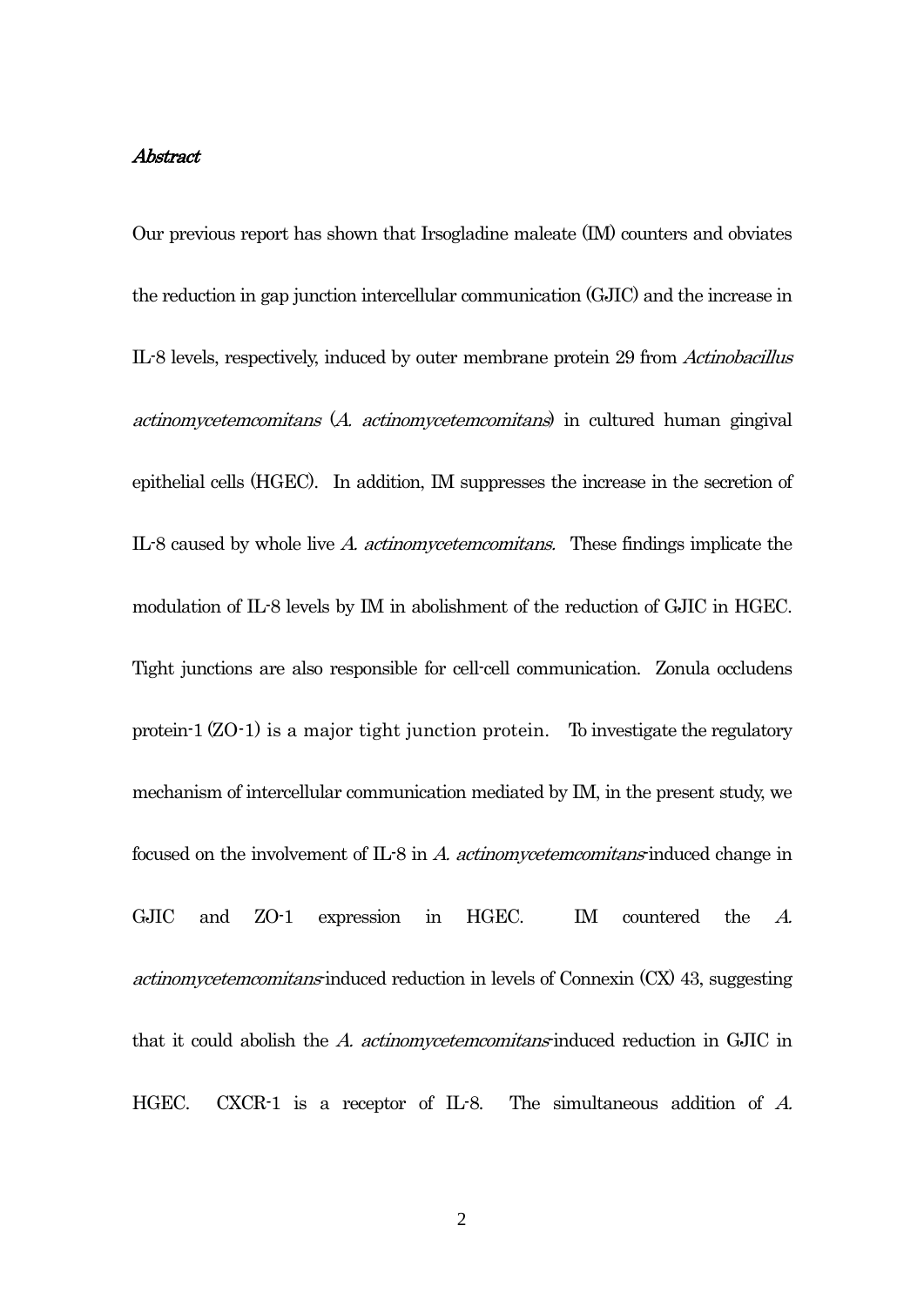actinomycetemcomitans and anti-CXCR-1 antibody also abrogated the repression of GJIC and CX43 expression by A. actinomycetemcomitans in HGEC, although the anti-CXCR-1 antibody was less effective than IM. IM inhibited the IL-8-induced reduction in CX43 levels and GJIC in HGEC. IM countered the A. actinomycetemcomitans-induced reduction in the expression of ZO-1, although anti-CXCR-1 antibody did not influence the decrease in ZO-1 mRNA levels caused by A. actinomycetemcomitans. Furthermore, IL-8 had little effect on the mRNA levels of ZO-1. These findings suggest that IL-8 mediates the A. actinomycetemcomitans-induced reduction of GJIC and CX43 expression in HGEC. The regulation of IL-8 levels by IM in HGEC is partially involved in abrogation of the reduction of GJIC and CX43 expression by A. actinomycetemcomitans. Furthermore, the regulatory effect of IM on the expression of CX43 and ZO-1 is different.

Keywords; IL-8; Irsogladine maleate; Actinobacillus actinomycetemcomitans; gap-junctional intercellular communication; human gingival epithelial cells.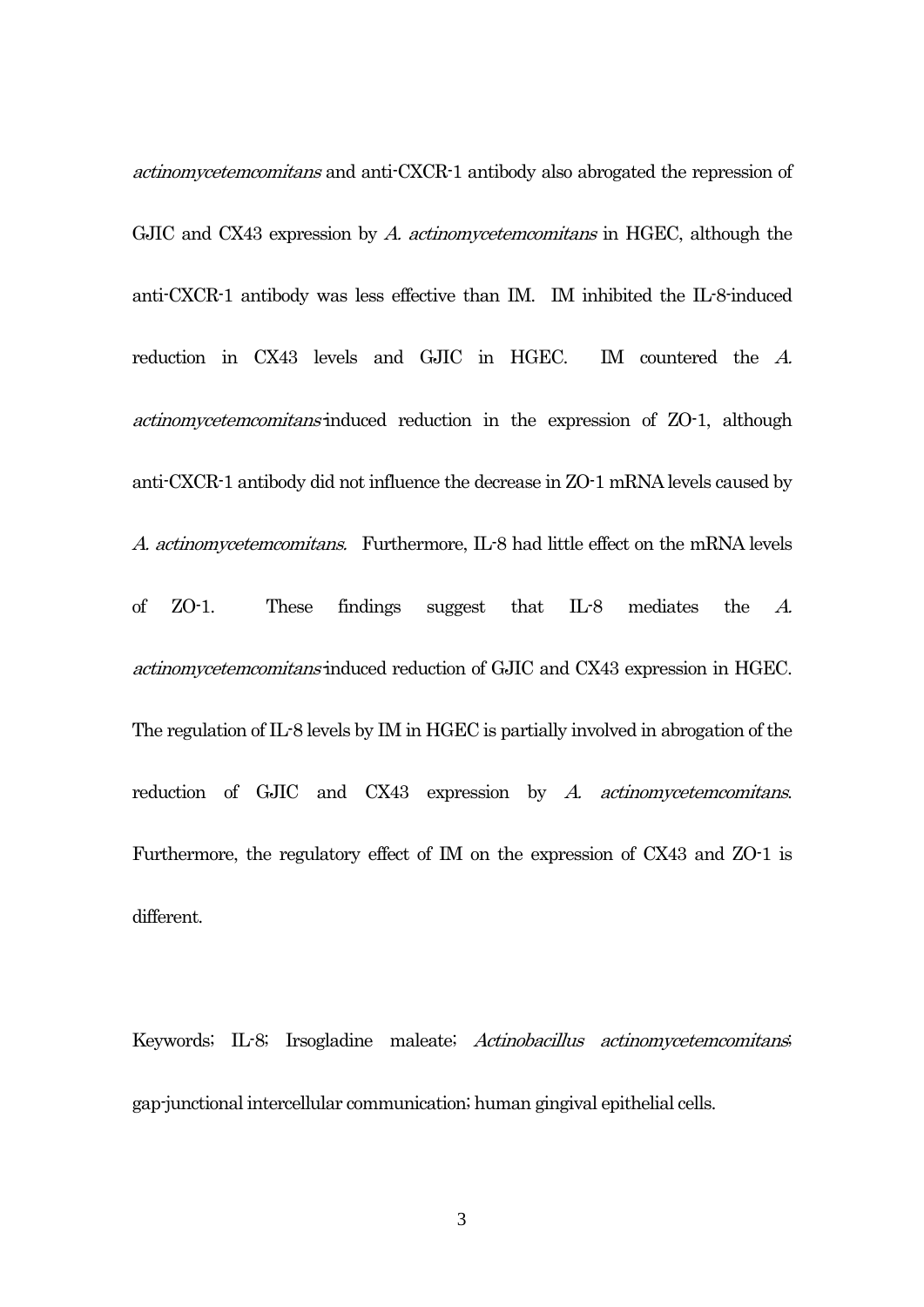### 1. Introduction

Periodontitis is an inflammatory condition caused by the colonization of the gingival sulucus by periodontopathogenic bacteria, including Actinobacillus actinomycetemcomitans (A. actinomycetemcomitans) and Porphyromonas gingivalis (P. gingivalis). The gingival epithelium is the primary barrier facing this bacterial challenge. Epithelial cells function as a mechanically protective barrier against invasion by pathogenic organisms of epithelial cell-cell junction complexes such as gap junctions and tight junctions [1-3]. The interaction between epithelial cells and the bacteria plays an important role in the initial stage of inflammation.

Gap junctions, whose structural proteins are connexins, are clusters of transmembranous hydrophilic channels that allow the direct exchange of molecules up to 1200 Da in weight, including ions, sugars, and small peptides, between adjacent cells [4, 5]. Gap junctional intercellular communication (GJIC) plays a critical role in cellular coordination in tissue homeostasis.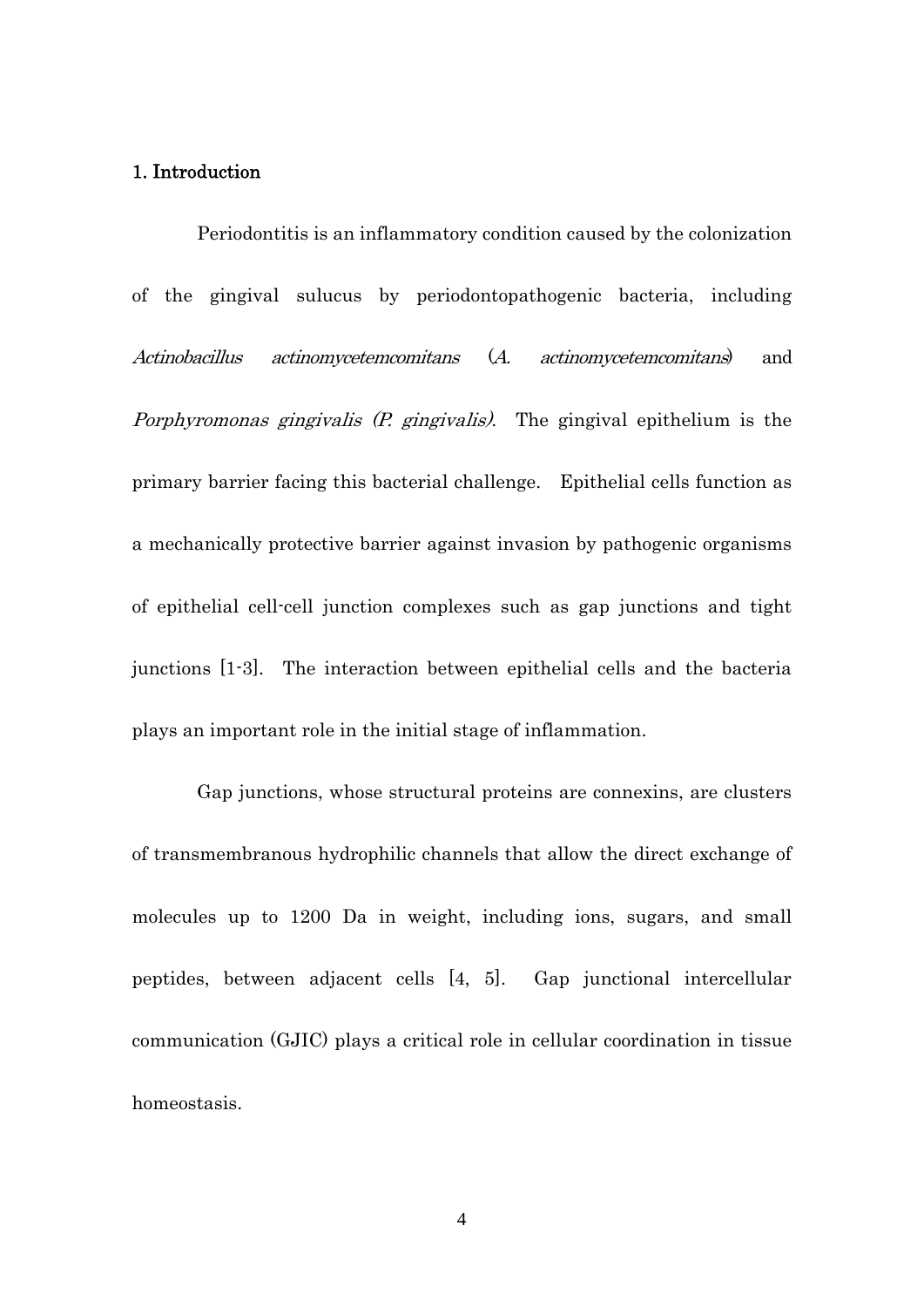Irsogladine maleate (IM) has been clinically used as an anti-gastric ulcer agent. IM has been reported to enhance GJIC in cultured rabbit gastric epithelial cells and pancreatic cancer cells [6, 7]. These findings caused us to examine the use of IM for treatment of periodontal disease. Outer membrane protein (OMP) 29 from A. actinomycetemcomitans is a virulent factor that plays a role in the onset of periodontal disease [8]. We have demonstrated that IM counters an OMP29-induced reduction of GJIC and connexin (CX) 43 levels in HGEC [3]. In addition, IM obviates the increase in interleukin (IL)-8 levels induced by live A. actinomycetemcomitans or OMP29 in HGEC [3]. However, little is known about the IM-mediated regulatory effect on GJIC through cytokines. We hypothesized that IL-8 might be involved in the regulation of GJIC by IM in HGEC.

Tight junctions constitute a barrier both to the passage of ions and molecules through the paracellular pathway and to the movement of proteins and lipids between the apical and basolateral domains of the plasma membrane [9]. Occludin and Zonula occludins protein-1 (ZO-1) are tight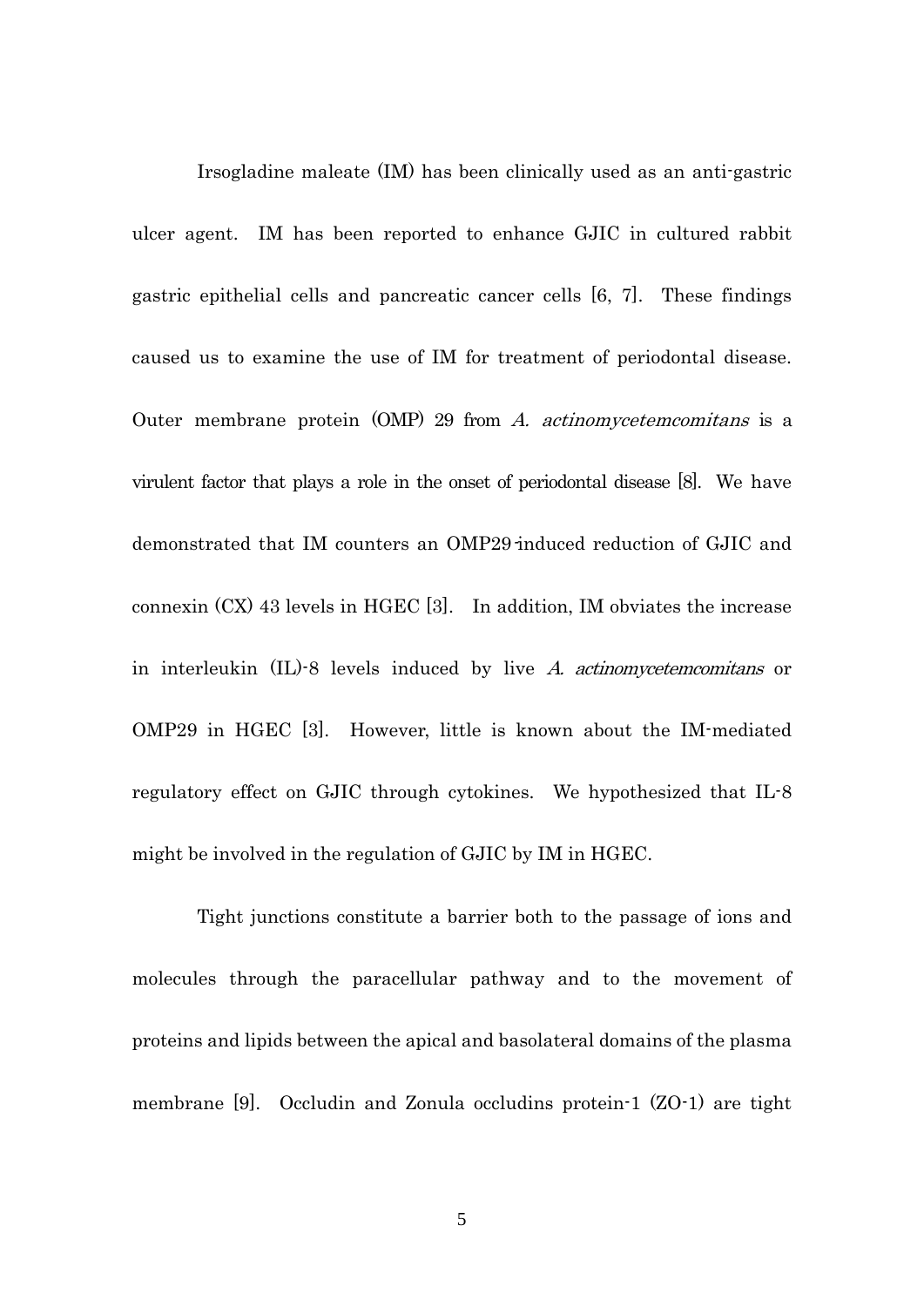junction proteins  $[10]$ . A previous study has shown that *P. gingivalis* degrades oculudin in Mandin-Darby canine kidney cells [1]. However, there is no report about the effect of IM on the expression of ZO-1 in epithelial cells exposed to microorganisms.

In the present study, to investigate the regulatory mechanism of intercellular communication mediated by IM, we focused on the involvement of IL-8 in A. Actinomycetemcomitans-induced modulation of GJIC and CX43 expression in HGEC.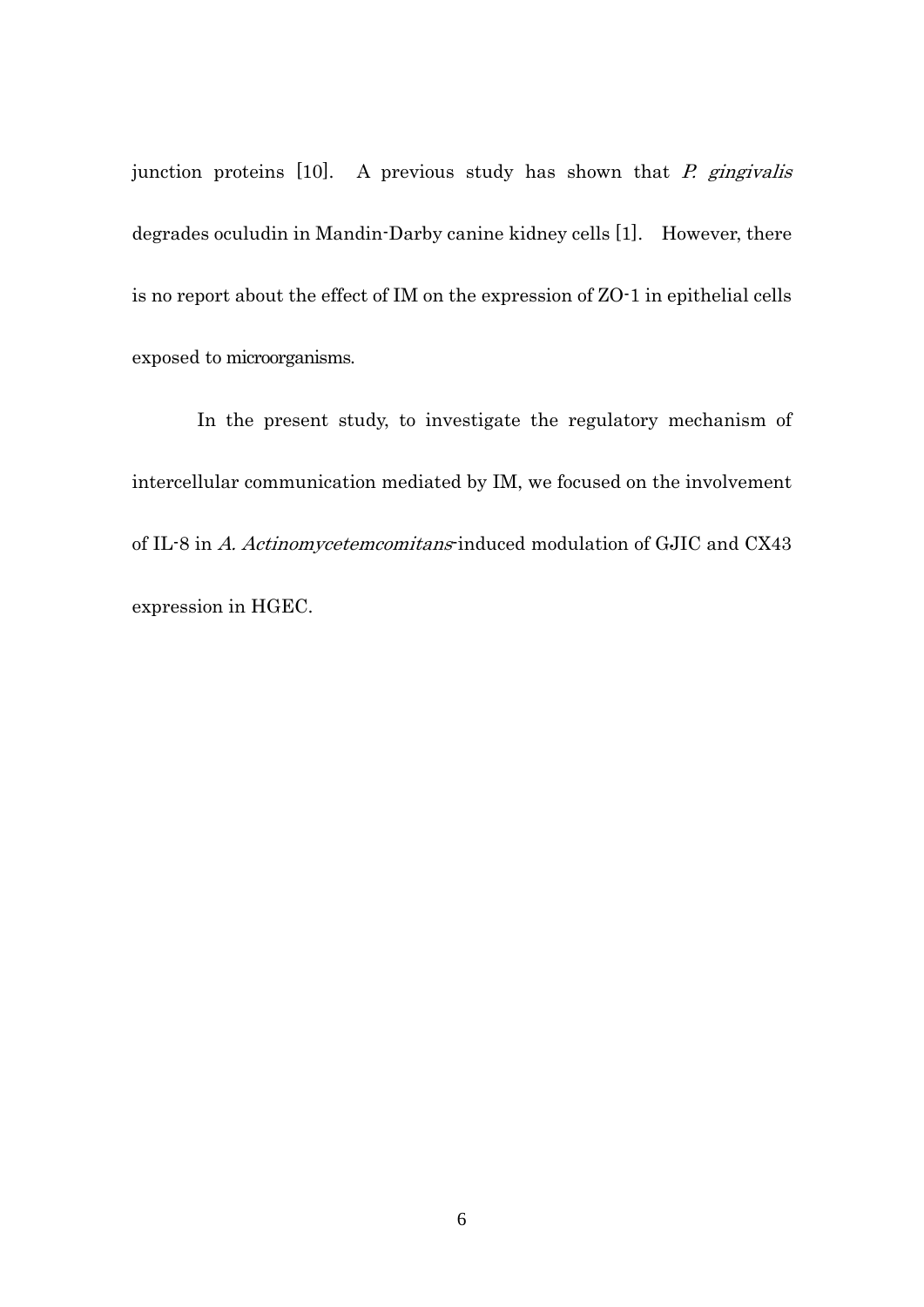### 2. Materials and Methods

### 2.1. Preparation of cells

Healthy gingival tissues, which had been dissected surgically during the extraction of wisdom teeth and are usually discarded, were collected with the patients' informed consent. HGEC were isolated as previously described [2, 11]. Briefly, the gingiva was treated with 0.025% trypsin and 0.01% EDTA overnight at 4℃ and was divided into the epithelium and connective tissues. The suspension of HGEC was centrifuged at  $120g$  for 5 min, and the pellet was suspended in MCDB153 medium (pH 7.4) (Kurabo, Osaka, Japan) containing 30 μg/ml bovine pituitary extract, 0.1ng/ml human epidermal growth factor, 5 μg/ml insulin, 0.5 μg/ml hydrocortisone, and 50 μg/ml gentamycin (Medium A). The cells were seeded in 60-mm plastic tissue culture plates coated with type I collagen, and incubated in 5%  $CO<sub>2</sub>/95%$  air at 37°C. When the cells reached subconfluence, they were harvested and subcultured.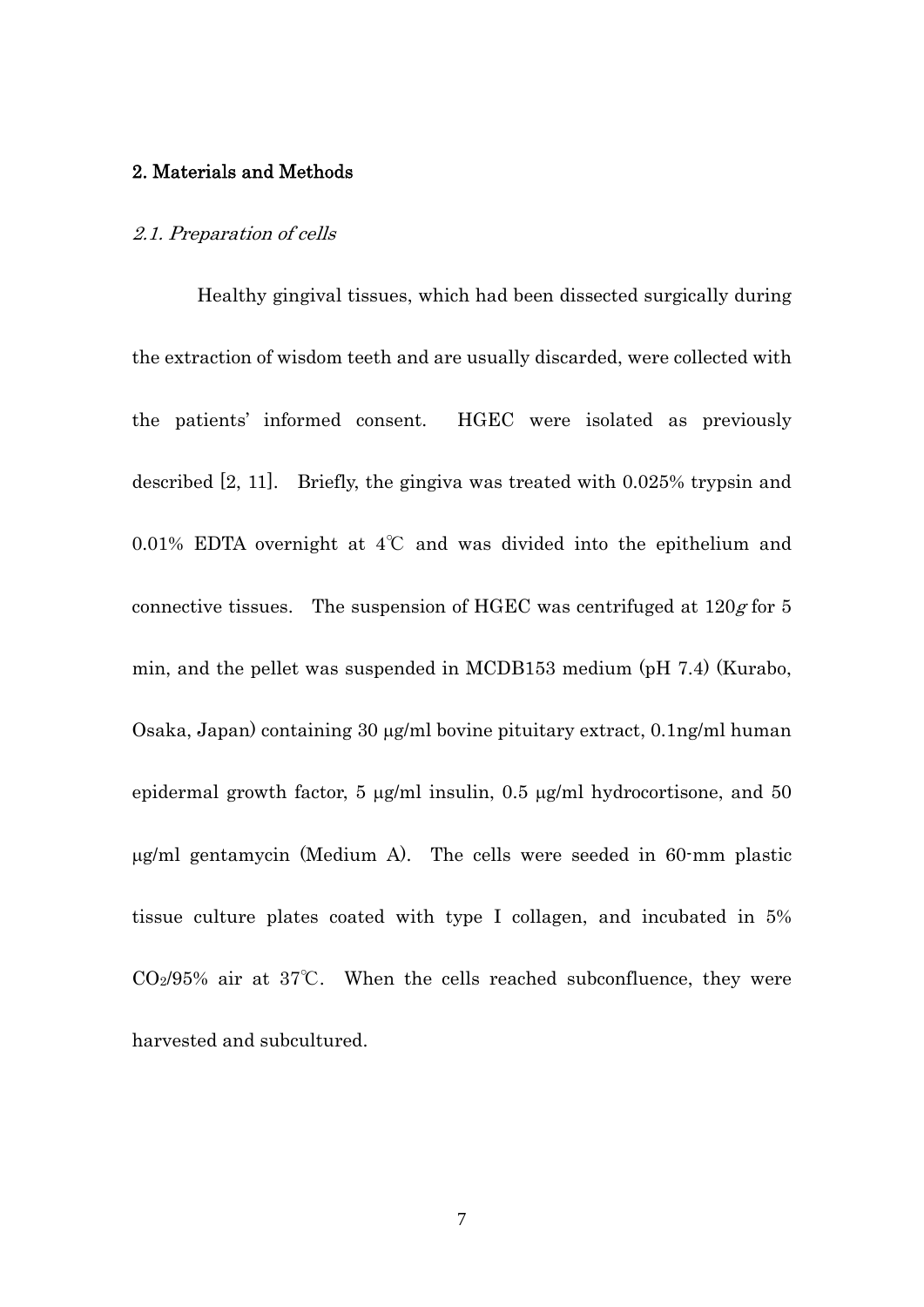2.2. Culture of A. actinomycetemcomitans

A. actinomycetemcomitans Y4 were grown in Todd-Hewitt broth (BBL, Cockeysville, MD) supplemented with 1% yeast extract (Difco Laboratories, Detroit, MI) at 37℃ for 2 days. After cultivation, whole cells were harvested by centrifugation and washed three times in phosphate-buffered saline (pH 7.4). The washed A. actinomy cetem comitans were suspended in MCDB medium (pH 7.4) containing 10 μg/ml insulin, 5 μg/ml transferrin, 10 μg/ml 2-mercaptoethanol, 10 μM 2-aminoethanol, and 10 nM sodium selenite (medium B) [2, 3, 11].

#### 2.3. RNA preparation

 HGEC in cultures at the fourth passage were harvested, seeded at a density of 40 x 104 cells/60 mm plastic tissue culture plate coated with type I collagen, and maintained in 5 ml of medium A. After 10 days of culture, these cells were washed three times with phenol red-free Hank's solution  $(pH7.4)$ . Confluent HGEC were exposed to A. actinomy ceters comitans at 1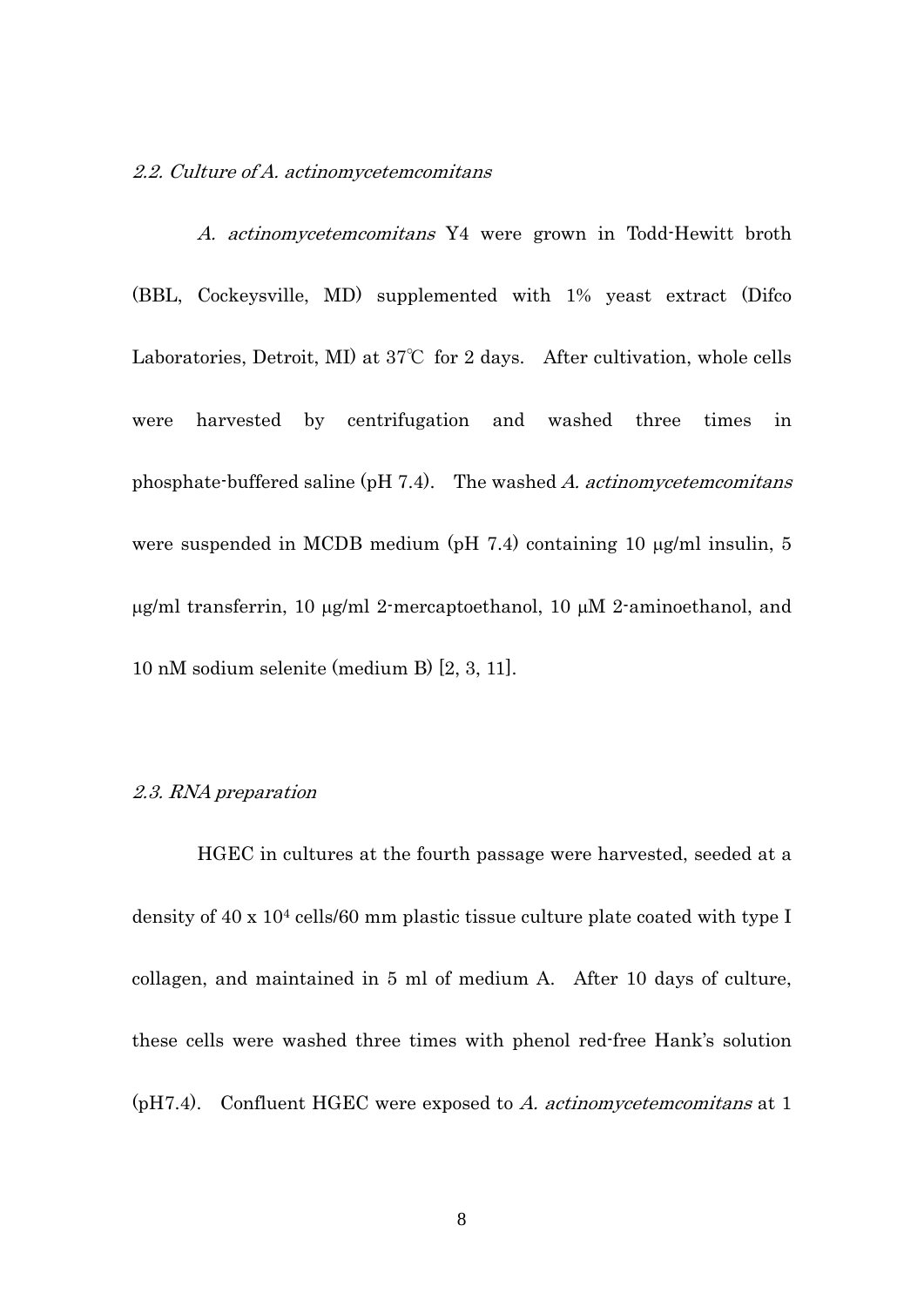x108 cells/ml or IL-8 at 1-50 ng/ml for the indicated times before the end of incubation on day 11 in 5 ml of medium B in the absence or presence of IM (supplied by Nippon Shinyaku, Kyoto, Japan) at 1 μM or mouse anti-human CXCR-1 antibody (Sigma, St. Louis, MO) at 0.3 μg/ml. Total RNA was extracted using ISOGEN (Wako Pure Chemical Industries, Osaka, Japan) and quantified by spectrometry at 260 and 280 nm.

## 2.4. Real time PCR

 Standard cDNA synthesis was performed with 1 μg of mRNA extract in a total volume of 20 μl (Roche, Tokyo, Japan). Real time PCR was performed with an ABI 7700 system (Applied Biosystems, Tokyo, Japan). The TaqMan probe, sense primers, and anti-sense primers used for detection of human CX43 and ZO-1 are listed in Table 1. Commercially available human GAPDH (Applied Biosystems) was used for quantitative PCR.

### 2.5. Measurement of GJIC between HGEC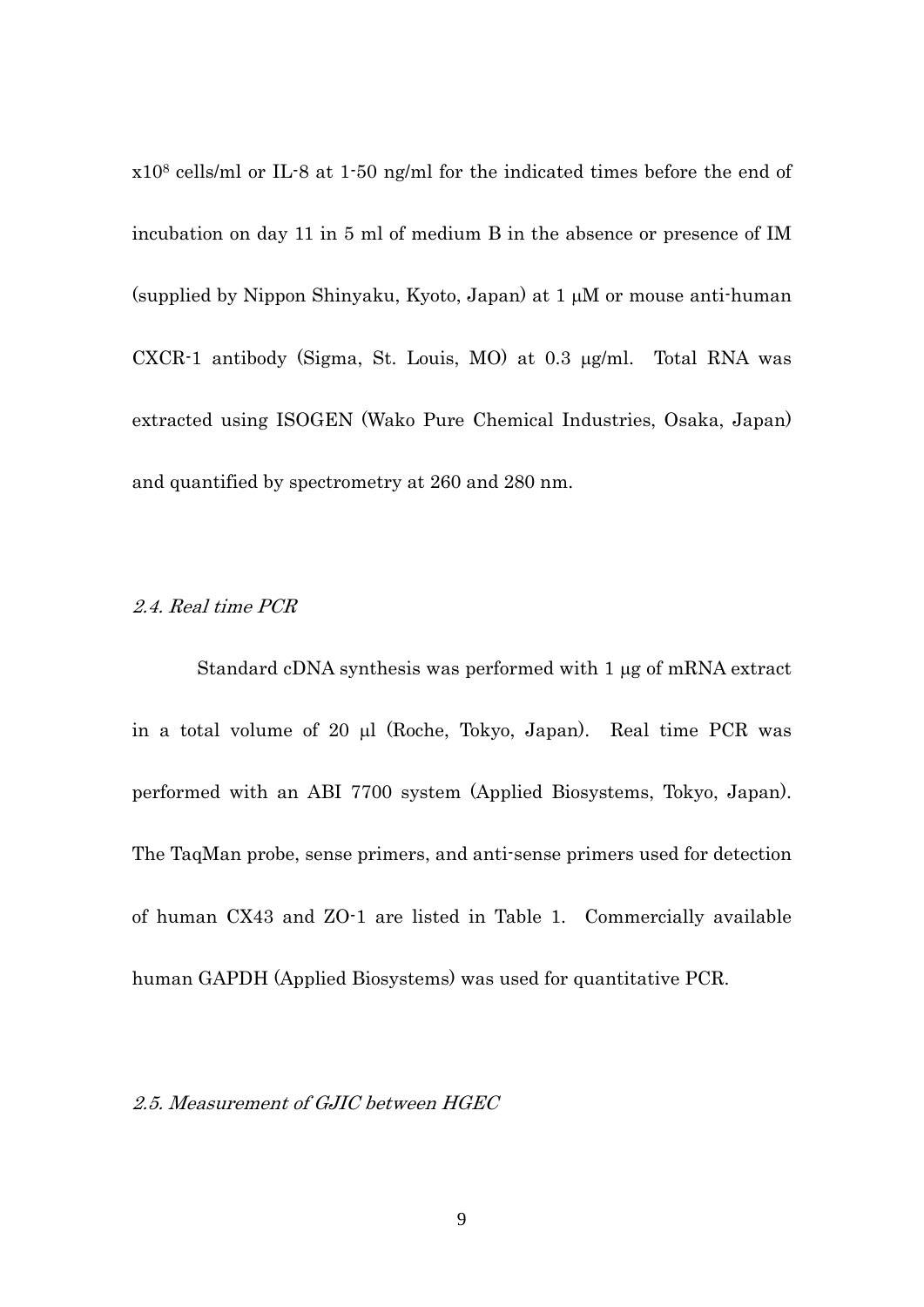HGEC in cultures at the fourth passage were harvested, seeded at a density of 40 x 104 cells/60 mm plastic tissue culture plate coated with type I collagen, and maintained in 5 ml of medium A. After 10 days of culture, these cells were washed three times with phenol red-free Hank's solution (pH7.4). HGEC of confluent cultures were exposed to A. actinomycetemcomitans Y4 at 1 x 108 cells/ml or IL-8 at 10 ng/ml in the absence or presence of IM at 1 μM or mouse anti-human CXCR-1 antibody at 0.3 μg/ml in 5 ml of medium B for 12 h. Microinjection of a 10% Lucifer yellow CH (Sigma) solution in 1 M LiCl into HGEC under a phase-contrast microscope was carried out by a method described previously [12]. Five minutes after the microinjection, the extent of the dye's transfer was recorded under a fluorescence microscope (Nikon, Tokyo, Japan). GJIC was assessed by counting the number of Lucifer yellow-fluorescent cells per microinjection.

### 2.6. Western blotting for CX43 and ZO-1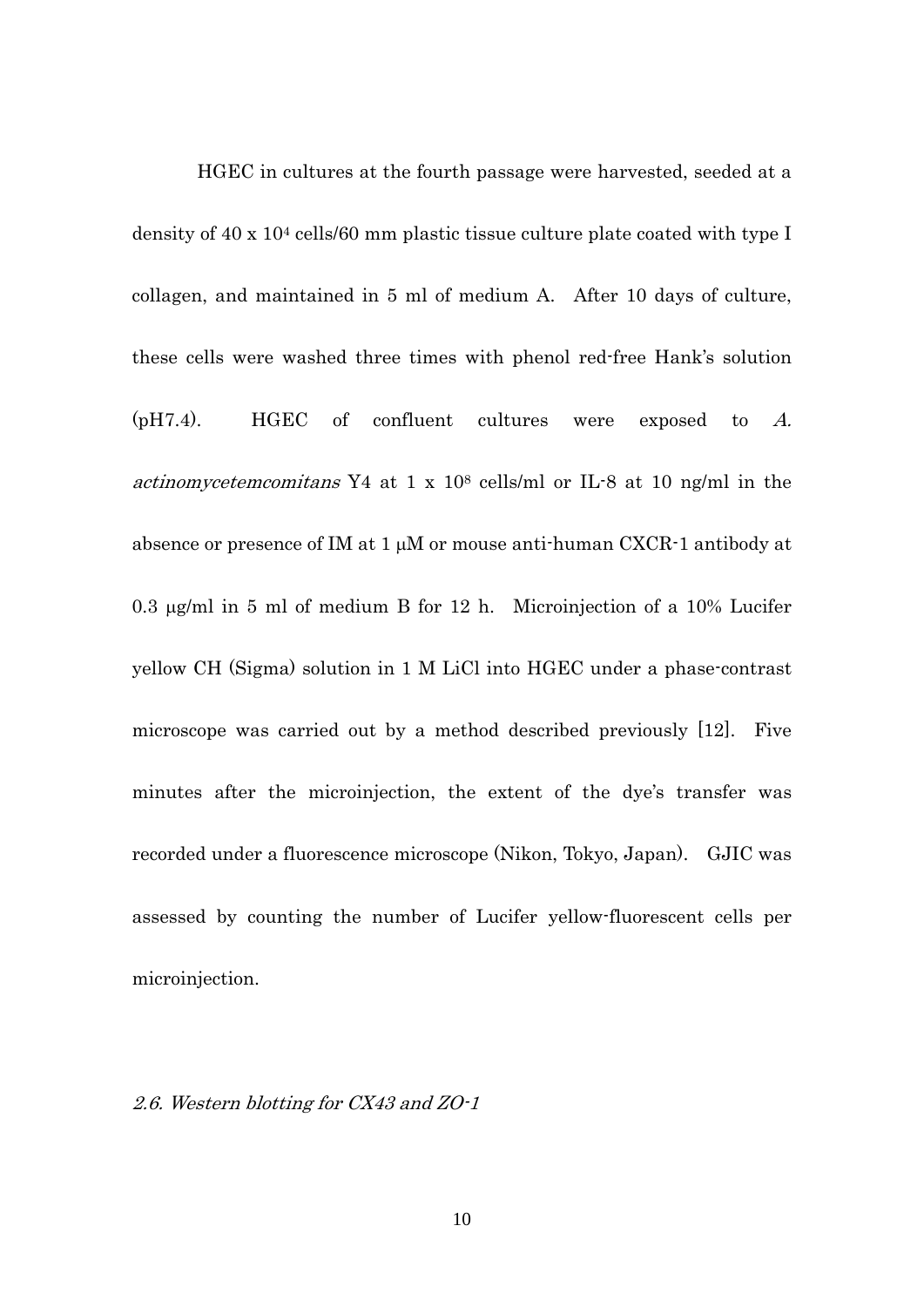HGEC in cultures at the fourth passage were harvested, seeded at a density of 40 x 104 cells/60 mm plastic tissue culture plate coated with type I collagen, and maintained in 5 ml of medium A. After 10 days of culture, these cells were washed three times with phenol red-free Hank's solution  $(pH7.4)$ . Then, HGEC of confluent cultures were exposed to A. actinomycetemcomitans Y4 at 1 x 108 cells/ml or IL-8 at 10 ng/ml in the absence or presence of IM at 1 μM or mouse anti-human CXCR-1 antibody at 0.3 μg/ml in 5 ml of medium B for 12 h. Cells were lysed in 500 μl of  $20\%$ SDS with 1% PMSF as sample buffer. Samples were resolved on a 12% SDS-polyacrylamide gel by electrophoresis under non-reducing conditions and electrophoretically transferred onto membranes (Bio-Rad Laboratories, CA). The membranes were blocked with 3% non-fat dried milk for 1 h and then reacted with anti-human CX43 antibody (Zymed, South San Francisco, CA), anti-human ZO-1 antibody (Zymed), or anti-human β-actin antibody (Zymed) overnight. The membrane was incubated with HRP-conjugated sheep anti-mouse IgG (Amersham Biosciences) in Tris-buffered saline for 1 h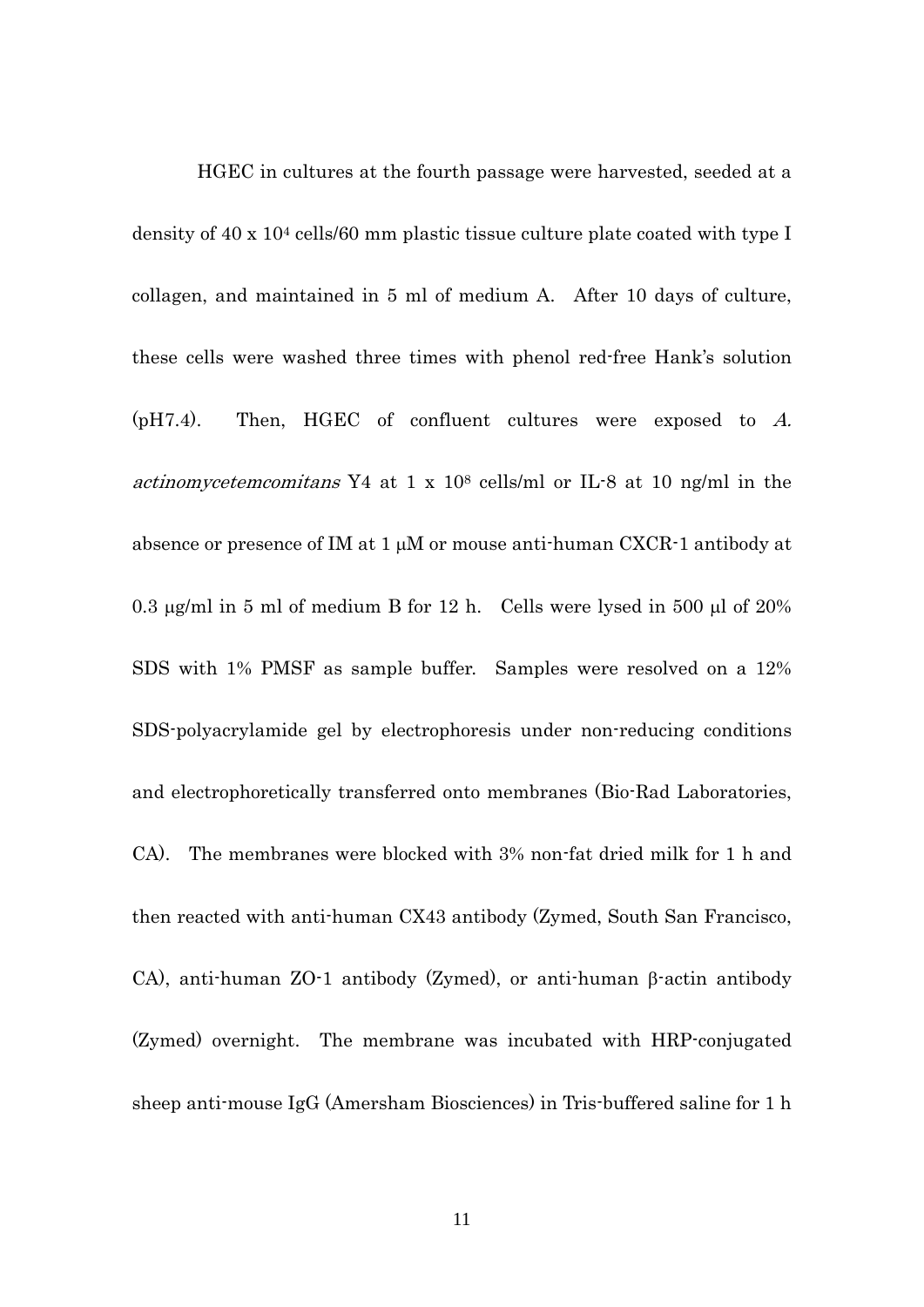at room temperature. Immunodetection was performed according to the manual supplied with the ECL Plus Western blotting detection reagents (Amersham Biosciences).

# 2.7. Statistical analysis

Comparisons between groups were analyzed with Student's  $t$ -test or ANOVA.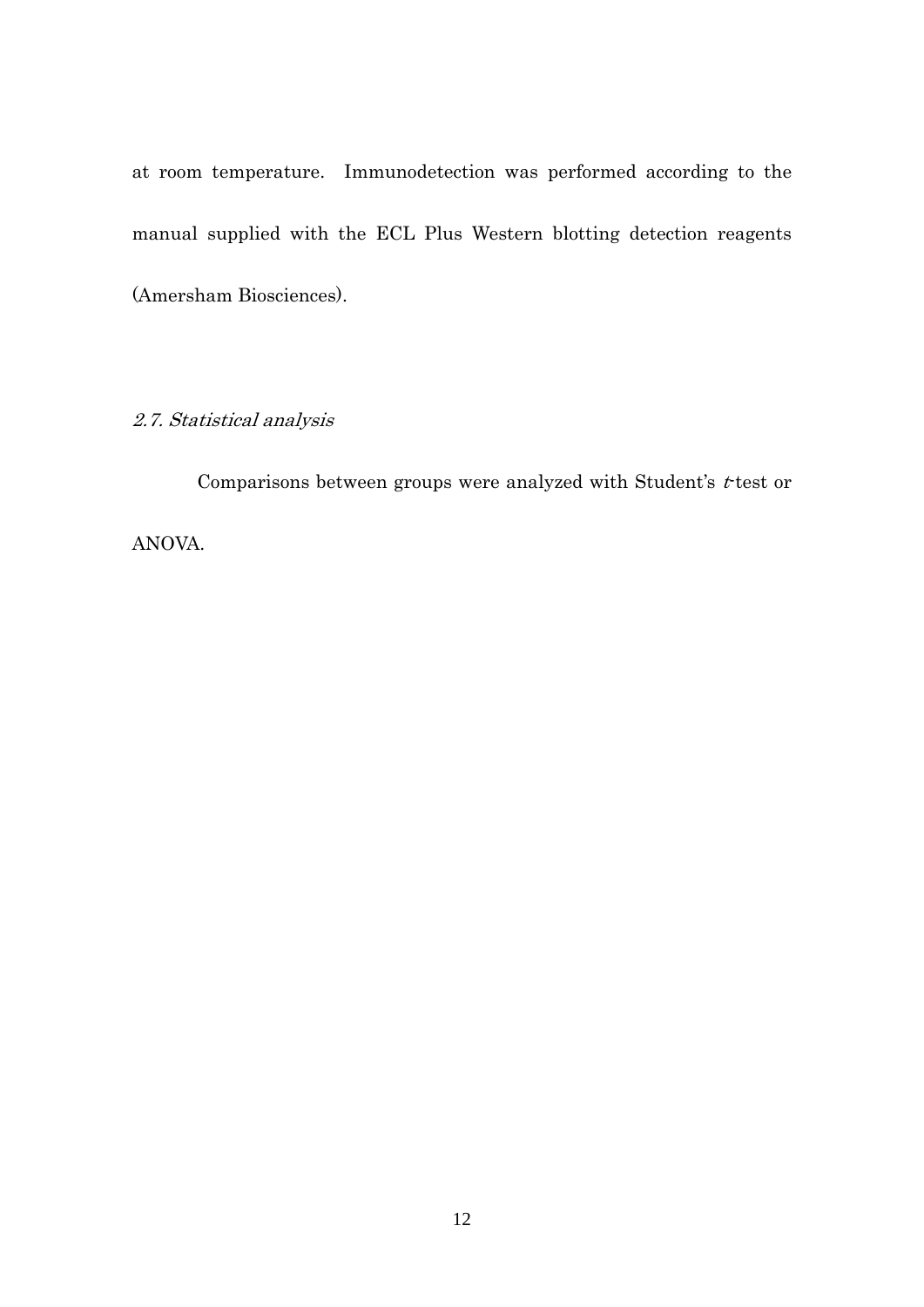### 3. Results

Exposure of HGEC to live A. actinomycetemcomitans decreased CX43 mRNA levels in a time-dependent manner with a maximal effect at 12 h (data not shown). Confluent HGEC were therefore cultured under stimulative conditions for 12 h in the subsequent experiments. IM at 1 μM countered the decrease in CX43 mRNA levels in HGEC exposed to A. actinomycetemcomitans (Fig-1A). A typical three-band pattern for CX43, a non-phosphorylated form (NP) and two slower migrating phosphorylated forms (P1 and P2), was detected by immunoblotting [13]. NP and P1, or all three bands, were thought to migrate very closely in the present and previous studies [3]. Western blotting showed that IM countered the A. actinomycetemcomitans–induced decrease in CX43 levels (Fig-1B). Mouse anti-human CXCR-1 antibody inhibited the A. actinomycetemcomitans-induced reduction of CX43 expression at the mRNA and protein levels and GJIC (Fig-2A, B, C), although the effect was weaker than that of IM. Incubation with IL-8 at 10 ng/ml decreased CX43 mRNA expression in a time-dependent manner, and the effect was seen at 4 h and reached a maximum at 12 h (Figure 3-A). Dose-course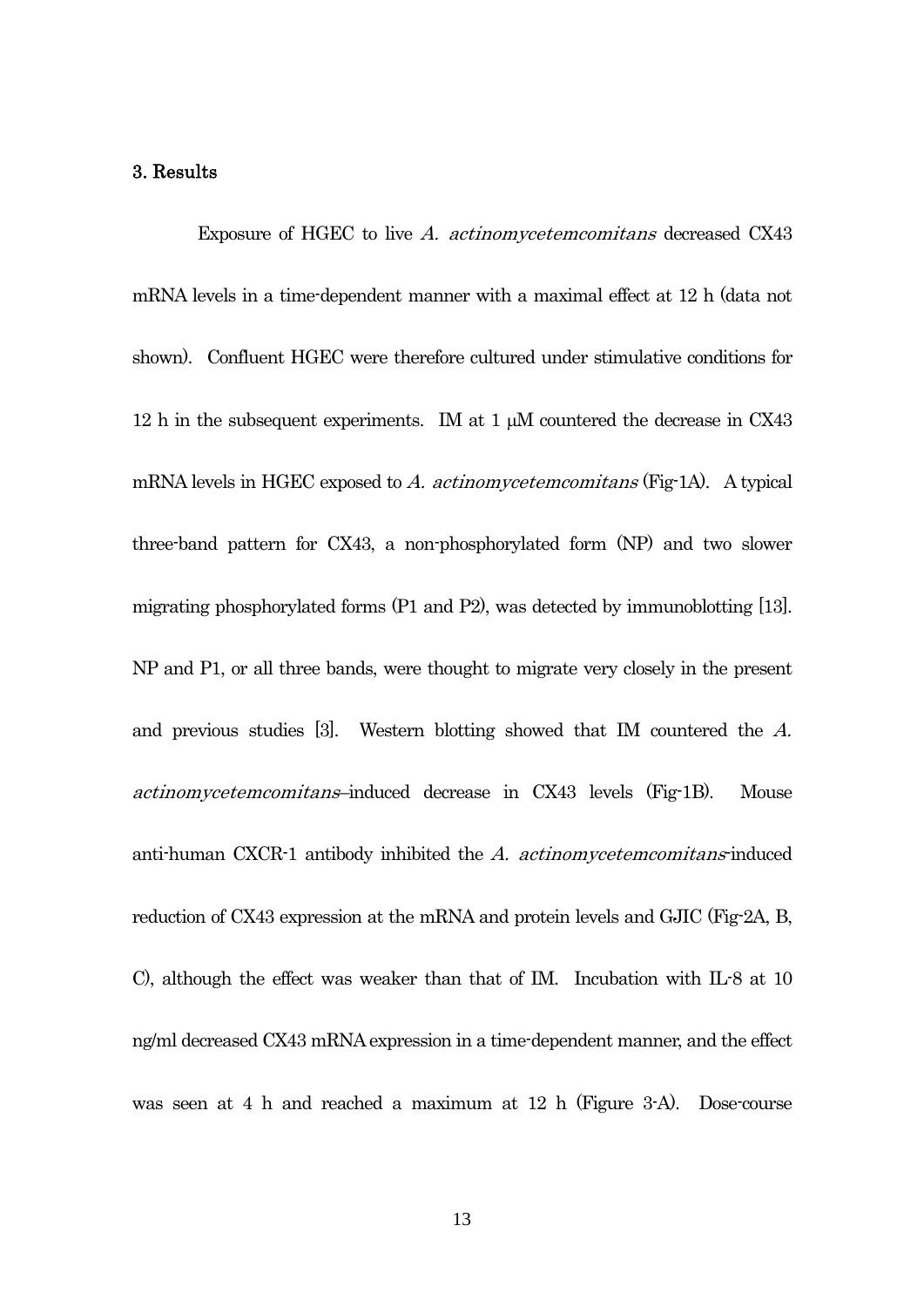experiments showed that IL-8 decreased CX43 mRNA expression, and the effect reached a plateau at 1 ng/ml (Figure-3-B). IM countered the IL-8-induced decrease in CX43 levels (Fig-4-A, B). The simultaneous addition of IM at 1 μM into the cultures abrogated the reduction of GJIC induced by IL-8 (Fig-4C).

Although IM countered the A. actinomycetemcomitans-induced reduction in the expression of ZO-1 at the mRNA and protein levels in HGEC (Fig5-A,B), mouse anti-human CXCR-1 antibody did not (Fig5-C). Furthermore, IL-8 did not influence the ZO-1 mRNA expression (Fig 5-D).

### 4. Discussion

In the present study, IM countered the A. *actinomycetemcomitans*-induced reduction of CX43 levels in HGEC. GJIC is inhibited in HGEC exposed to A. actinomycetemcomitans is inhibited [3]. IM counters the OMP29-induced reduction in GJIC and CX43 levels in HGEC [3]. From the present findings and previous results, it is thought that IM also counters the A. actinomycetemcomitans-induced reduction of GJIC in HGEC.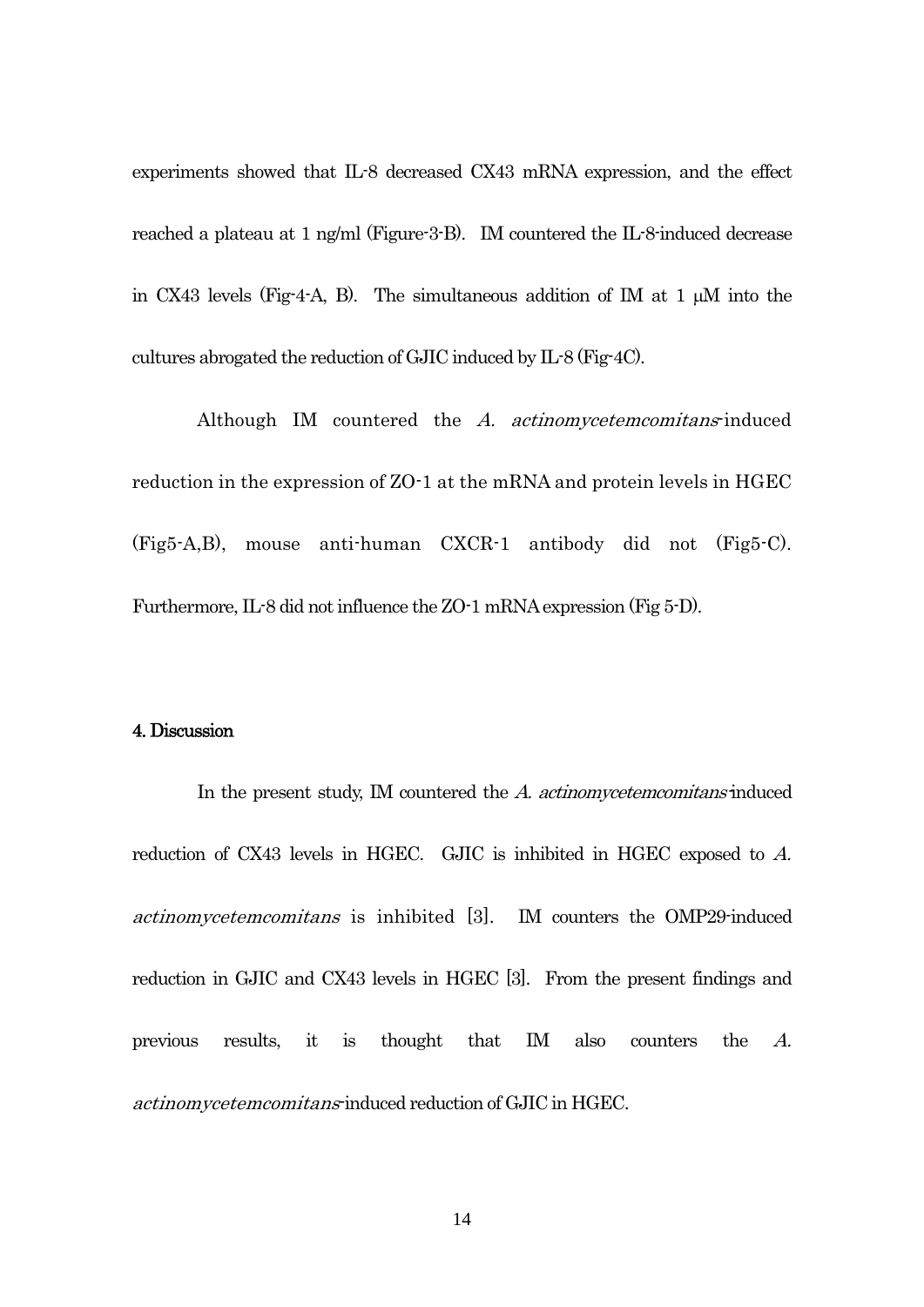IL-8 binds two types of receptors, CXCR-1 and CXCR-2. CXCR-1 is the major receptor of the two. Therefore, we added anti-CXCR-1 antibody to the cultures to examine the involvement of IL-8 secreted by HGEC in the regulation of GJIC by IM. The antibody countered the A. actinomycetem comitans-induced decrease in CX43 levels and GJIC in HGEC. Although A. actinomycetemcomitans may produce IL-8-like molecules which can bind to the CXCR-1 receptor, mouse anti-human IL-8 antibody also inhibited the decrease in levels of  $CX43$  mRNA induced by  $A$ . actinomycetemcomitans (Unpublished data). Furthermore, IM countered the suppression of GJIC induced by exogenous IL-8. Exposure of HGEC to A. actinomycetemcomitans caused a decrease in GJIC and an increase in the secretion of IL-8 [3]. These findings suggest that IM recovers intercellular communication through gap junctions by down-regulating IL-8 expression. However, in addition to IL-8, other molecules, for example cAMP, may participate in the regulation of GJIC and CX43 expression, since the effect of anti-CXCR-1 antibody on CX43 production was weaker than that of IM, and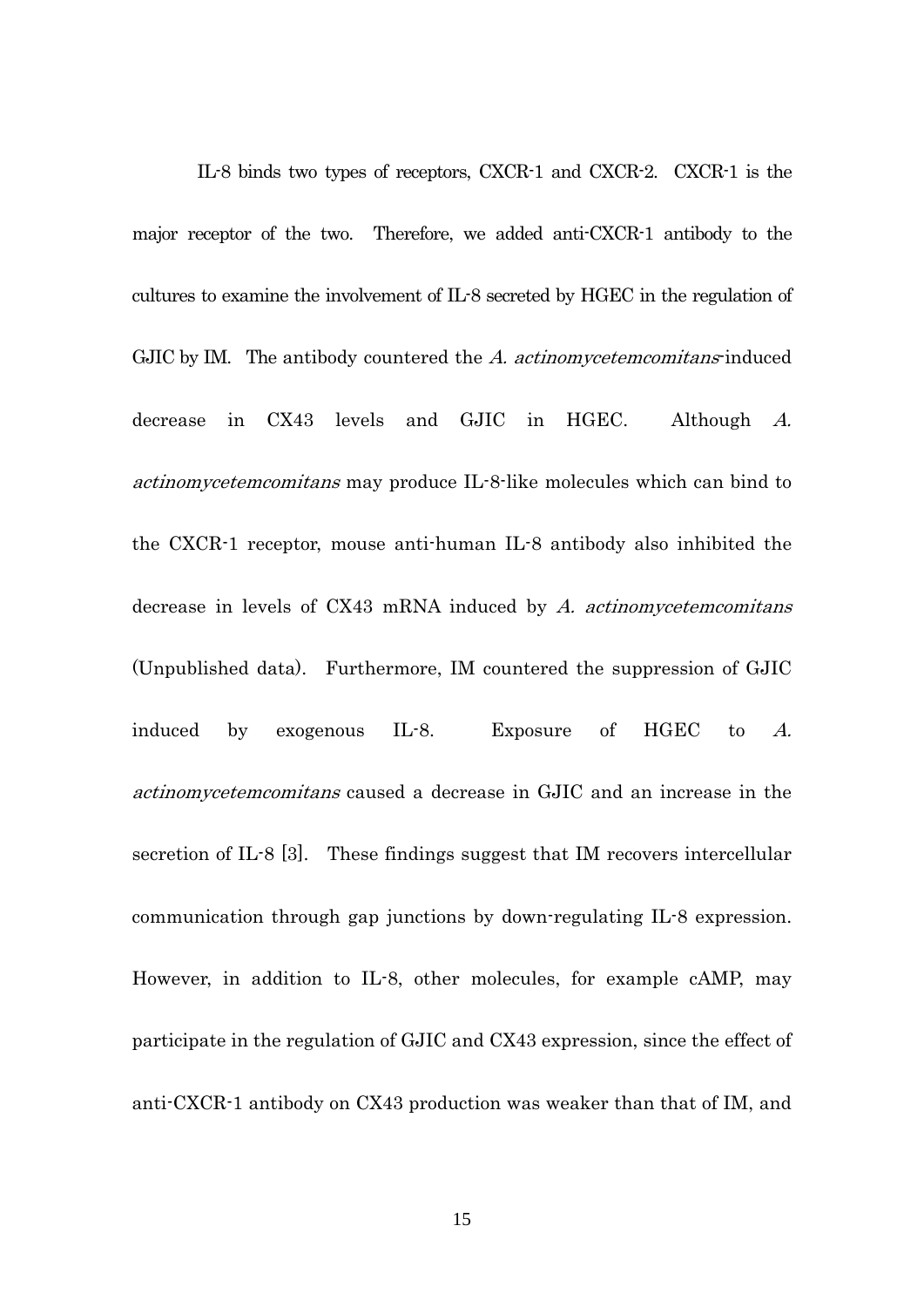the rise in cAMP levels caused by IM contributes to the enhancement of GJIC [3].

It has been recently reported that lipopolysaccharide (LPS) from Pseudomonas aeruginosa decreases CX43 expression and increases IL-8 secretion in nasal epithelial cells [14], suggesting that the IL-8 is involved in the decrease in CX43 in nasal epithelial cells. On the other hand, LPS from A. actinomycetemcomitans did not affect GJIC in HGEC. Thus, the effect of LPS on GJIC depends on its source or the cell.

Preliminary studies have shown that treatment with IM enhances GJIC in HGEC in the absence of A. actinomycetemcomitans, without influencing the expression of CX43 and ZO-1 mRNA. These findings suggest that the increase in GJIC caused by IM in HGEC may be independent of the increase in CX43 levels and dependent on the phosphorylation of CX43 in the absence of A. actinomycetemcomitans.

Exposure to A. actinomycetemcomitans resulted in a reduction of ZO-1 expression as well as GJIC in HGEC. IM also countered A.

16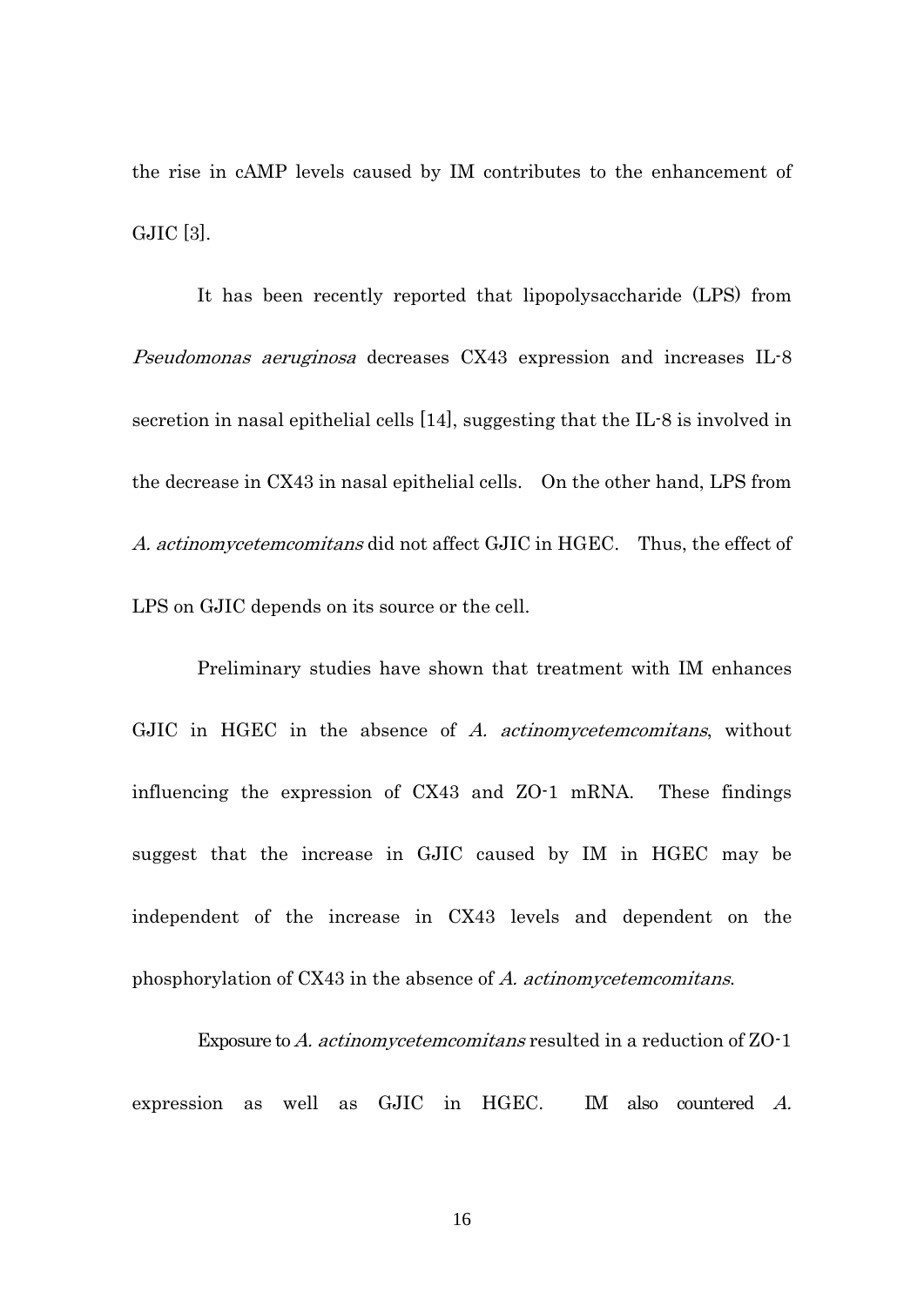actinomycetemcomitans-induced decrease of ZO-1. However, IL-8 and anti-CXCR-1 antibody did not influence ZO-1 expression in HGEC. These findings suggest that IL-8 is not involved in the regulation of ZO-1 in HGEC. Taken together, tight junctions and gap junctions seem to be regulated by IM in different pathways.

Intercellular communication via gap junctions composed of CX32 enhances the function of tight junctions [15]. The C-terminal domain of CX43 or CX45 binds to the N-terminal domain of ZO-1 in cardiac myocytes, in mink lung epithelial cells, in epithelial MDCK cells, and in other cells [16-19]. The interaction between CX43 and ZO-1 may regulate each other's expression in HGEC.

IL-8 enhances GJIC between fibroblasts in granulation tissue [20]. IL-1β decreases the expression of CX32 in rat hepatocytes [21] and increases CX43 levels and GJIC in human articular chondrocytes [22]. IL-1β and IL-8 did not affect ZO-1 expression in human fetal astrocytes or human airway epithelial cells [23, 24]. To our knowledge, there has been no study of GJIC and inflammatory cytokines in epithelial cells. In the present study,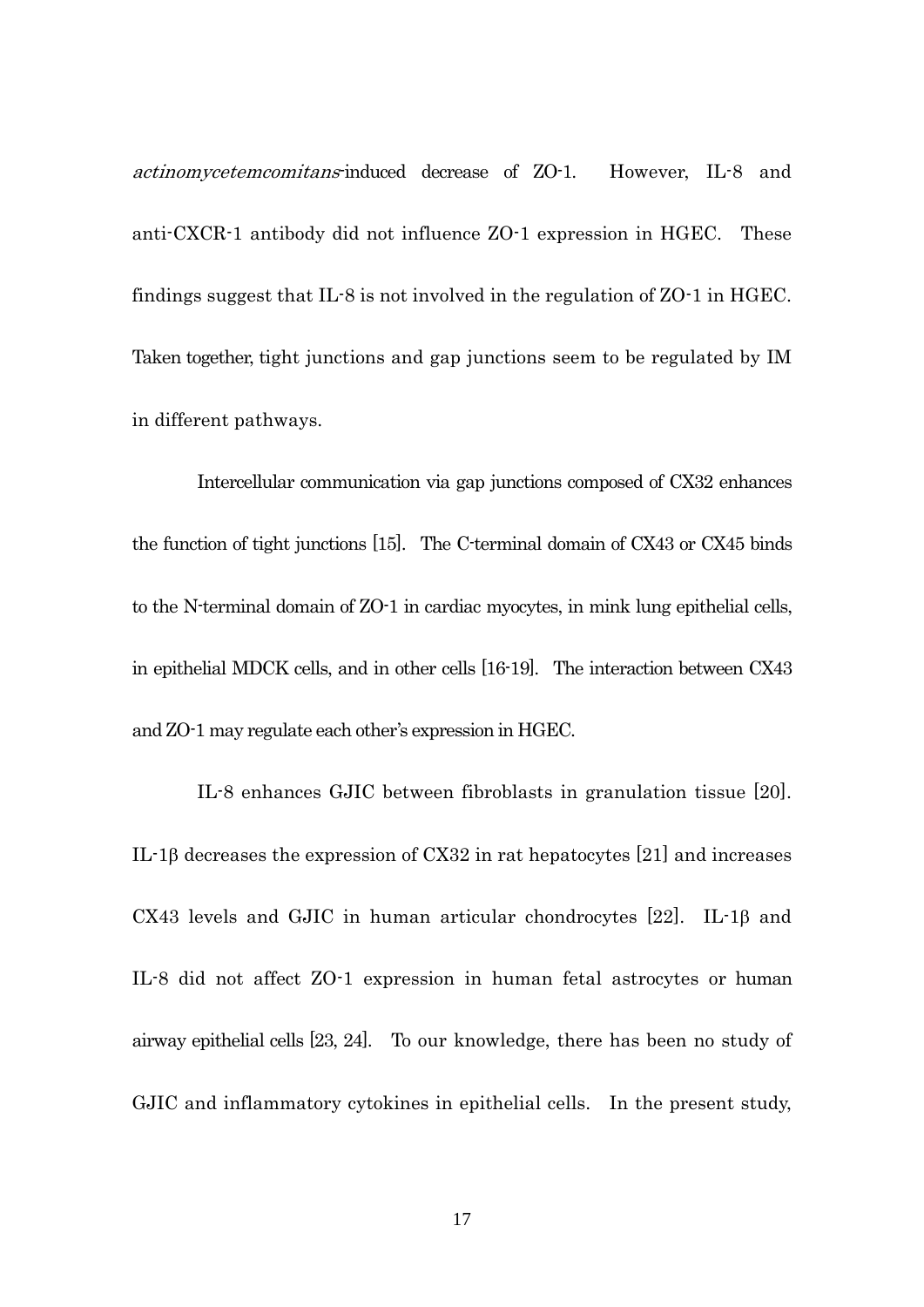IL-8 decreased CX43 levels and GJIC in HGEC, but did not affect ZO-1 mRNA expression. In addition, IL-1β decreased CX43 mRNA level, but increased ZO-1 mRNA level in HGEC (Unpublished data). Thus, the difference in the response to cytokines may be dependent on the type of cell.

Increased IL-8 levels are responsible for a delay in burn wound closure [25]. On the other hand, IL-8 enhances re-epithelialization and wound closure [26]. IL-8 seems to play a role in chronic leukocyte recruitment and tissue destruction [27-29]. In this study, IL-8 decreased GJIC and CX43 expression in HGEC, suggesting that in addition to its more traditional role in inflammation, IL-8 impairs cell-cell communication to be involved in diseases.

In conclusion, IL-8 mediates the A. actinomycetemcomitans-induced disruption of GJIC and CX43 expression. The regulation of IL-8 by IM in HGEC may partially elicit abrogation of the reduction in GJIC and CX43 expression induced by A. actinomycetemcomitans. Furthermore, the regulatory effect of IM on the expression of CX43 and ZO-1 is diverse.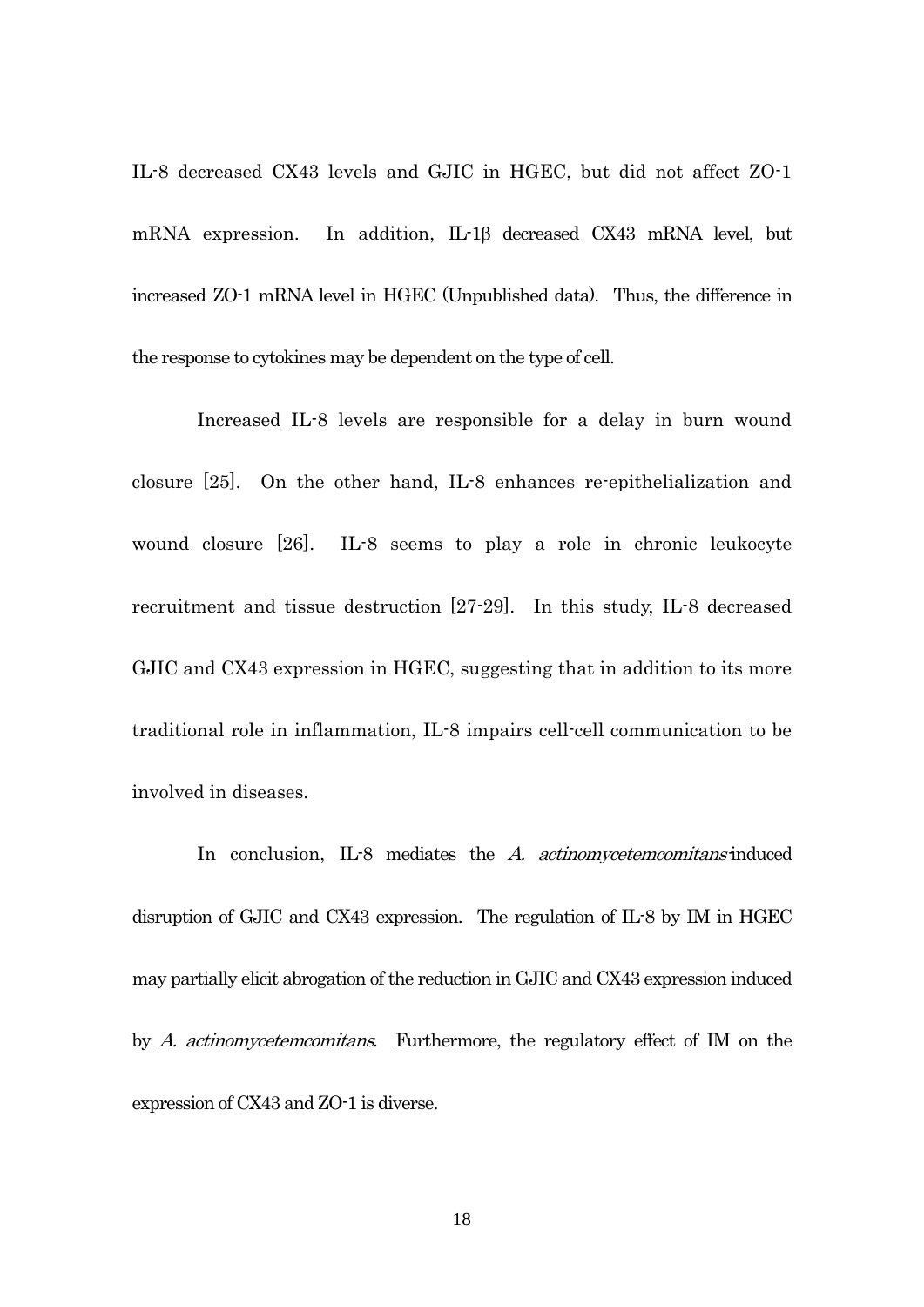# Acknowledgements

We thank the Nippon Shinyaku Co., Ltd, for donating IM.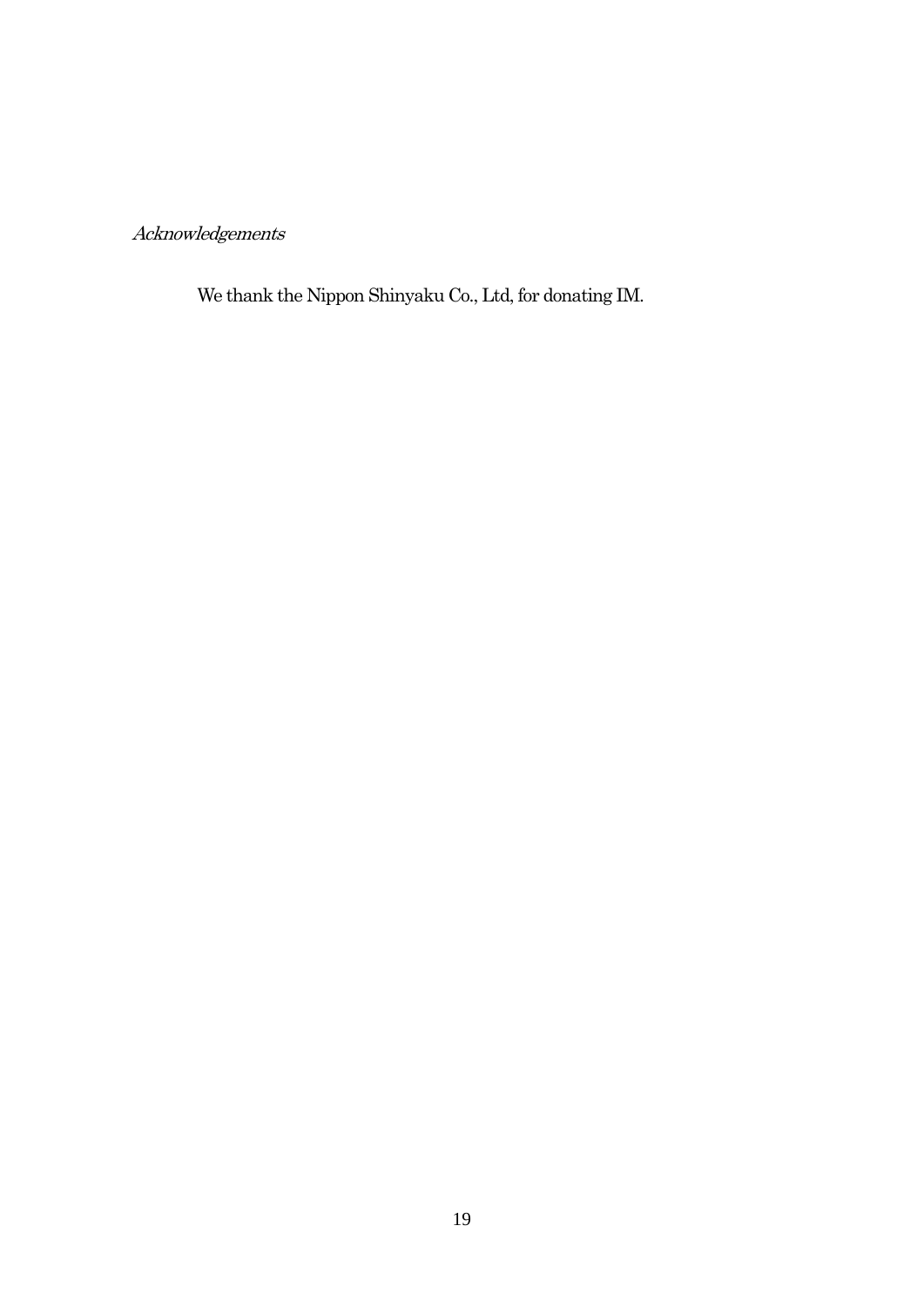### References

1. Katz J, Sambandam V, Wu JH, Michalek SM, Balkovetz DF. Characterization of Porphyromonas gingivalis-induced degradation of epithelial cell junctional complexes. Infect Immun 2000;68(3):1441-9.

2. Noguchi T, Shiba H, Komatsuzawa H, Mizuno N, Uchida Y, Ouhara K, et al. Syntheses of prostaglandin E2 and E-cadherin and gene expression of beta-defensin-2 by human gingival epithelial cells in response to Actinobacillus actinomycetemcomitans. Inflammation 2003;27(6):341-9.

3. Uchida Y, Shiba H, Komatsuzawa H, Hirono C, Ashikaga A, Fujita T, et al. Irsogladine maleate influences the response of gap junctional intercellular communication and IL-8 of human gingival epithelial cells following periodontopathogenic bacterial challenge. Biochem Biophys Res Commun 2005;333(2):502-7.

4. Unwin PN, Ennis PD. Calcium-mediated changes in gap junction structure: evidence from the low angle X-ray pattern. J Cell Biol 1983;97(5 Pt 1):1459-66.

5. Lowenstein WR. Regulation of cell-to-cell communication by phosphorylation. Biochem Soc Symp 1985;50:43-58.

6. Kawasaki Y, Tsuchida A, Sasaki T, Yamasaki S, Kuwada Y, Murakami M, et al. Irsogladine malate up-regulates gap junctional intercellular communication between pancreatic cancer cells via PKA pathway. Pancreas 2002;25(4):373-7.

7. Ueda F, Kyoi T, Mimura K, Kimura K, Yamamoto M. Intercellular communication in cultured rabbit gastric epithelial cells. Jpn J Pharmacol 1991;57(3):321-8.

8. Wilson ME, Schifferle RE. Evidence that the serotype b antigenic determinant of Actinobacillus actinomycetemcomitans Y4 resides in the polysaccharide moiety of lipopolysaccharide. Infect Immun 1991;59(4):1544-51.

9. Gonzalez-Mariscal L, Betanzos A, Nava P, Jaramillo BE. Tight junction proteins. Prog Biophys Mol Biol 2003;81(1):1-44.

10. Schneeberger EE, Lynch RD. The tight junction: a multifunctional complex. Am J Physiol Cell Physiol 2004;286(6):C1213-28.

11. Uchida Y, Shiba H, Komatsuzawa H, Takemoto T, Sakata M, Fujita T, et al. Expression of IL-1 beta and IL-8 by human gingival epithelial cells in response to Actinobacillus actinomycetemcomitans. Cytokine 2001;14(3):152-61.

12. Nakashima Y, Kohno H, ON EL-A, Dhar DK, Ueda F, Nagasue N. Irsogladine

20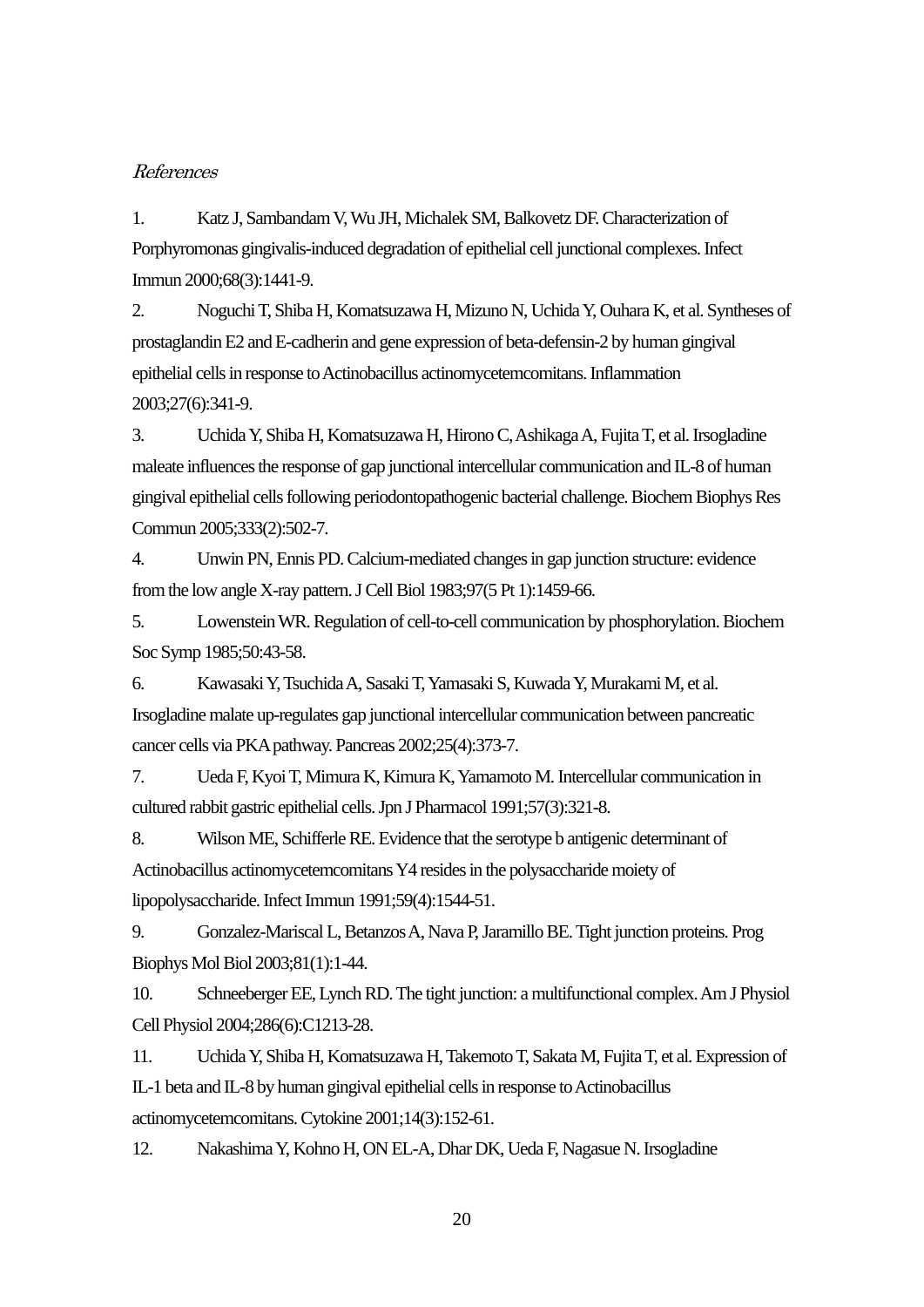upregulates expressions of connexin32 and connexin26 in the rat liver. Hepatol Res 2000;18(1):29-42.

13. Lidington D, Tyml K, Ouellette Y. Lipopolysaccharide-induced reductions in cellular coupling correlate with tyrosine phosphorylation of connexin 43. J Cell Physiol 2002;193(3):373-9.

14. Yeh TH, Hsu WC, Chen YS, Hsu CJ, Lee SY. Lipopolysaccharide decreases connexin 43 expression on nasal epithelial cells in vitro. Acta Otolaryngol 2005;125(10):1091-6.

15. Kojima T, Spray DC, Kokai Y, Chiba H, Mochizuki Y, Sawada N. Cx32 formation and/or Cx32-mediated intercellular communication induces expression and function of tight junctions in hepatocytic cell line. Exp Cell Res 2002;276(1):40-51.

16. Kausalya PJ, Reichert M, Hunziker W. Connexin45 directly binds to ZO-1 and localizes to the tight junction region in epithelial MDCK cells. FEBS Lett 2001;505(1):92-6.

17. Giepmans BN, Moolenaar WH. The gap junction protein connexin43 interacts with the second PDZ domain of the zona occludens-1 protein. Curr Biol 1998;8(16):931-4.

18. Giepmans BN, Verlaan I, Moolenaar WH. Connexin-43 interactions with ZO-1 and alphaand beta-tubulin. Cell Commun Adhes 2001;8(4-6):219-23.

19. Toyofuku T, Yabuki M, Otsu K, Kuzuya T, Hori M, Tada M. Direct association of the gap junction protein connexin-43 with ZO-1 in cardiac myocytes. J Biol Chem 1998;273(21):12725-31.

20. Moyer KE, Saggers GC, Allison GM, Mackay DR, Ehrlich HP. Effects of interleukin-8 on granulation tissue maturation. J Cell Physiol 2002;193(2):173-9.

21. Yamamoto T, Kojima T, Murata M, Takano K, Go M, Chiba H, et al. IL-1beta regulates expression of Cx32, occludin, and claudin-2 of rat hepatocytes via distinct signal transduction pathways. Exp Cell Res 2004;299(2):427-41.

22. Tonon R, D'Andrea P. Interleukin-1beta increases the functional expression of connexin 43 in articular chondrocytes: evidence for a Ca2+-dependent mechanism. J Bone Miner Res 2000;15(9):1669-77.

23. Duffy HS, John GR, Lee SC, Brosnan CF, Spray DC. Reciprocal regulation of the junctional proteins claudin-1 and connexin43 by interleukin-1beta in primary human fetal astrocytes. J Neurosci 2000;20(23):RC114.

24. Relova AJ, Shahana S, Makeeva N, Roomans GM. Effect of cytokines on ICAM-1 and ZO-1 expression on human airway epithelial cells. Cell Biol Int 2005;29(9):768-77.

25. Iocono JA, Colleran KR, Remick DG, Gillespie BW, Ehrlich HP, Garner WL. Interleukin-8 levels and activity in delayed-healing human thermal wounds. Wound Repair Regen 2000;8(3):216-25.

21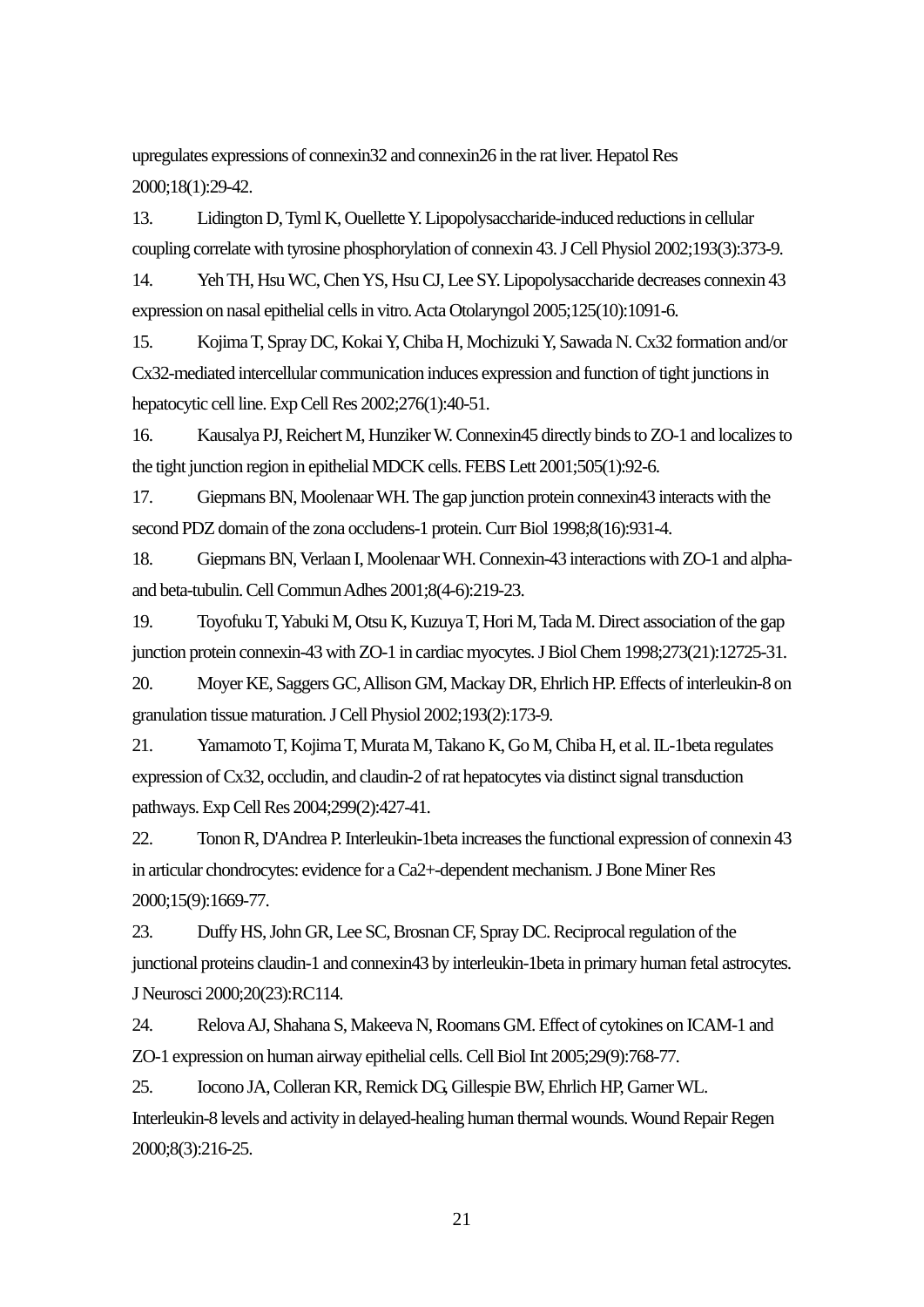26. Rennekampff HO, Hansbrough JF, Kiessig V, Dore C, Sticherling M, Schroder JM. Bioactive interleukin-8 is expressed in wounds and enhances wound healing. J Surg Res 2000;93(1):41-54.

27. Okada H, Murakami S. Cytokine expression in periodontal health and disease. Crit Rev Oral Biol Med 1998;9(3):248-66.

28. Dinarello CA. Interleukin-1 and interleukin-1 antagonism. Blood 1991;77(8):1627-52.

29. Ansel J, Perry P, Brown J, Damm D, Phan T, Hart C, et al. Cytokine modulation of keratinocyte cytokines. J Invest Dermatol 1990;94(6 Suppl):101S-107S.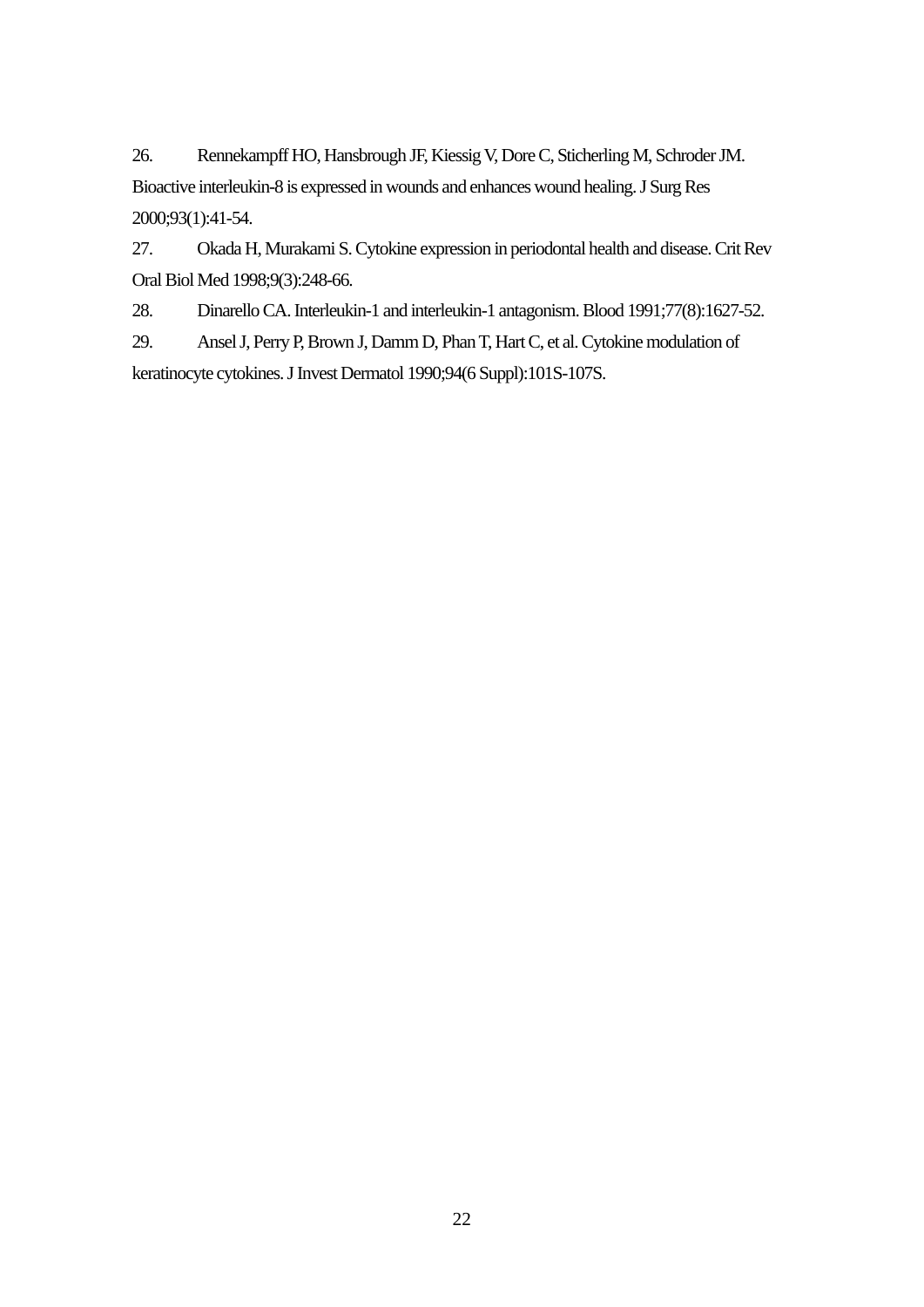### Figure legends

Figure 1. Effect of IM on the expression of CX43 in HGEC exposed to A. actinomycetemcomitans

HGEC were seeded and maintained as described in materials and methods. Confluent cultures were exposed to A. actinomyce tem comitans at  $1 \times 10^8$ cells/ml in the absence or presence of IM at 1 μM for 12 h before the end of incubation on day 11. (A) CX43 mRNA levels: CX43 mRNA expression was analyzed by Real time PCR. Values are the mean  $\pm SD$  of three cultures. \*\*Differs significantly ( $t$ -test, P<0.01). (B) CX43 levels: CX43 and β-actin were analyzed by Western blotting with mouse anti-human CX43 polyclonal antibody and mouse anti-human β-actin monoclonal antibody, respectively. The lower band shows non-phosphorylated CX43 (NP) and the lower molecular-weight form of phosphorylated CX43 (P1), while the higher band shows the higher molecular-weight form of phosphorylated CX43 (P2).

Figure 2. Effect of mouse anti-human CXCR-1 antibody on the expression of CX43 and GJIC in HGEC exposed to A. actinomycetemcomitans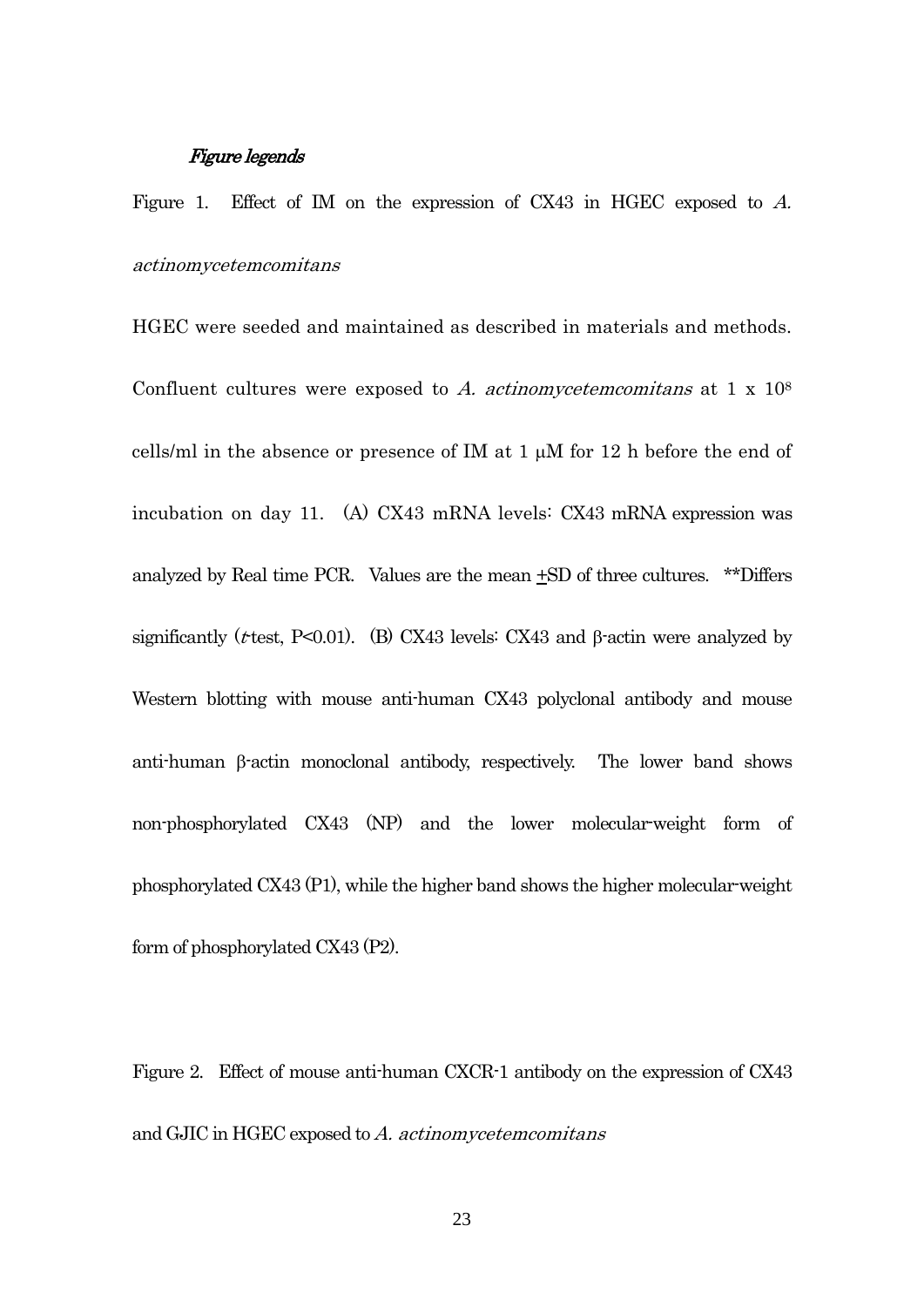HGEC were seeded and maintained as described in materials and methods. Confluent cultures were exposed to A. actinomycetemcomitans at  $1 \times 10^8$ cells/ml in the absence or presence of mouse anti-human CXCR-1 antibody at 0.3 μg/ml for 12 h before the end of incubation on day 11. (A) CX43 mRNA levels: CX43 mRNA expression was analyzed by Real time PCR. Values are the mean  $\pm$ SD of three cultures. \*\*Differs significantly (*t* test, P<0.01). (B) CX43 levels: CX43 and β-actin were analyzed by Western blotting with mouse anti-human CX43 polyclonal antibody and mouse anti-human β-actin monoclonal antibody, respectively. Only one band was seen, since NP, P1, and P2 migrated very closely. (C) GJIC: GJIC was determined with the dye transfer method. The microinjected cell in each group is marked with an arrowhead. The graph shows the number of Lucifer yellow-fluorescent cells. Values are the mean +SD of three cultures. \*\*Differs significantly ( $t$  test, P<0.01).

Figure 3. Effect of IL-8 on the CX43 mRNA expression in HGEC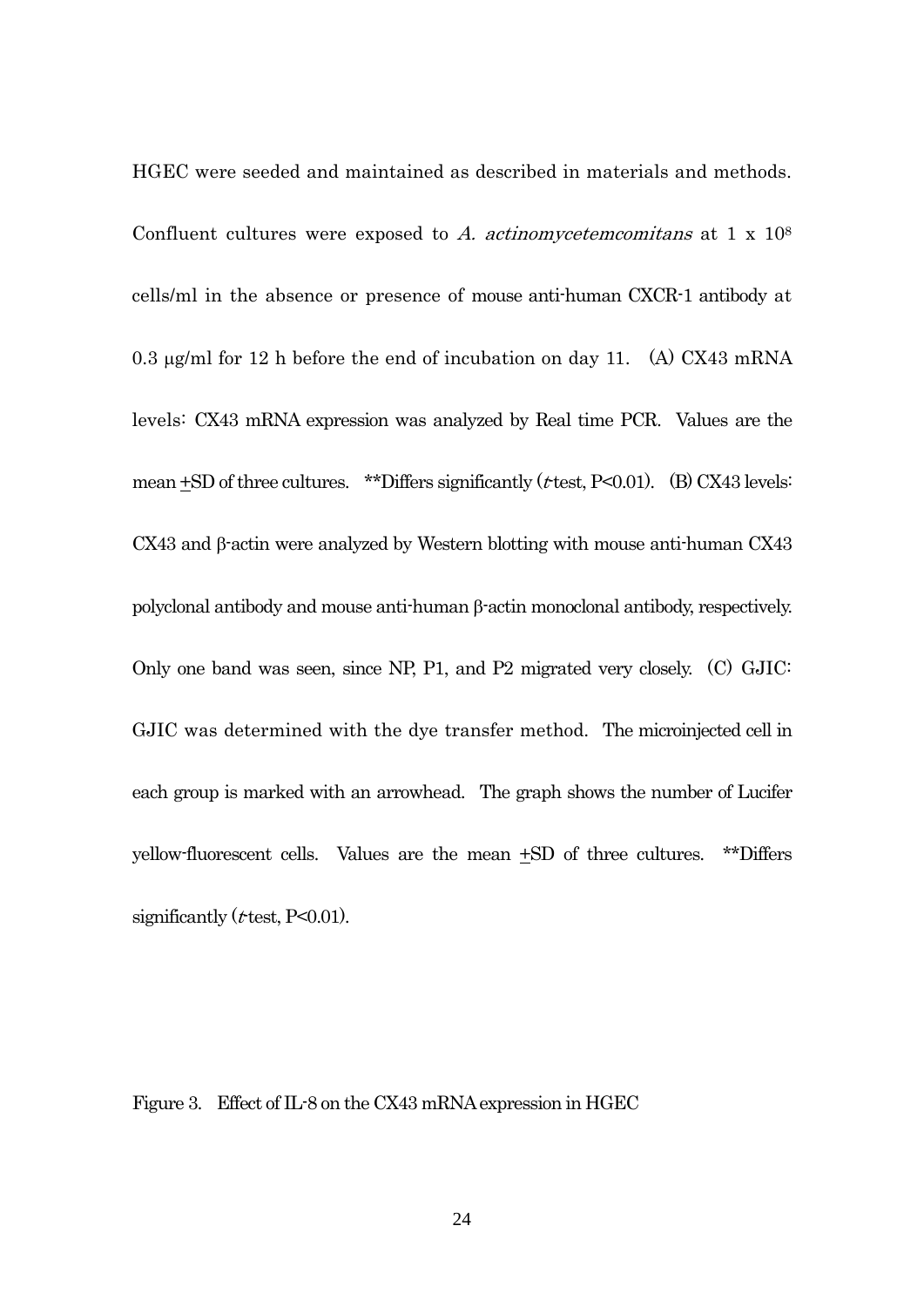(A) Time-course of the effect of IL-8 on CX43 mRNA levels. Confluent cultures of HGEC were exposed to IL-8 at 10 ng/ml for the indicated time before the end of incubation on day 11. (B) Dose-course experiment with IL-8. Confluent cultures were exposed to IL-8 at 1, 5, 10, and 50 ng/ml for 12h before the end of incubation on day 11. CX43 mRNA expression was analyzed by Real time PCR. Values are the mean  $\pm$ SD of three cultures. \*\*Differs significantly (ANOVA, P<0.01). \*Differs significantly (ANOVA, P<0.05).

Figure 4. Effect of IM on the expression of CX43 and GJIC in HGEC exposed to IL-8

HGEC were seeded and maintained as described in materials and methods. Confluent cultures were exposed to IL-8 at 10 ng/ml in the absence or presence of IM at 1  $\mu$ M for 12 h before the end of incubation on day 11. (A) CX43 mRNA levels: CX43 mRNA expression was analyzed by Real time PCR.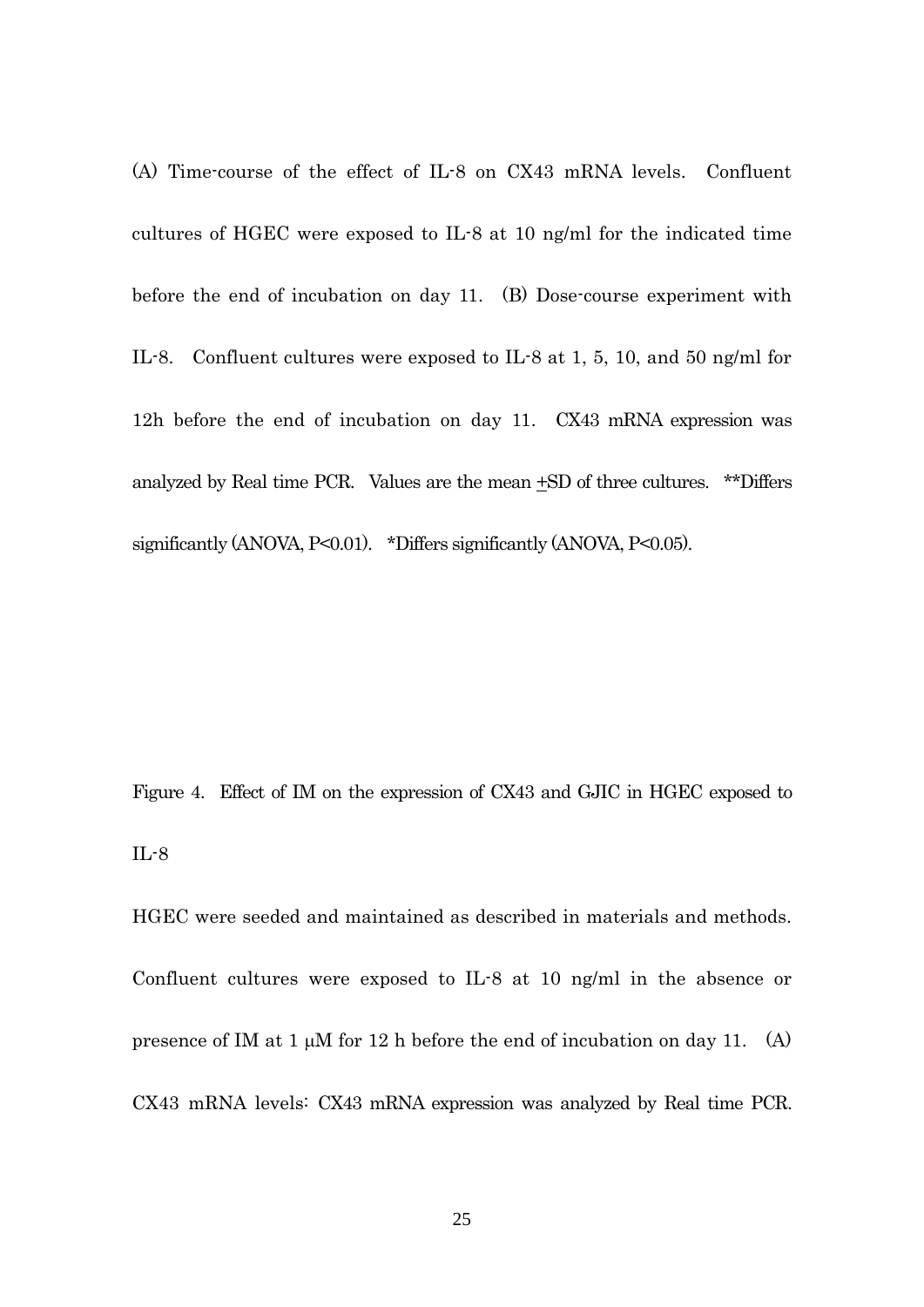Values are the mean  $\pm$ SD of three cultures. \*\*Differs significantly ( $t$ -test, P<0.01). (B) CX43 levels: CX43 and β-actin were analyzed by Western blotting with mouse anti-human CX43 polyclonal antibody and mouse anti-human β-actin monoclonal antibody, respectively. The lower band shows NP and P1, and the higher band shows P2. (C) GJIC: GJIC was determined with the dye transfer method. The microinjected cell in each group is marked with an arrowhead. The graph shows the number of Lucifer yellow-fluorescent cells. Values are the mean +SD of three cultures. \*\*Differs significantly ( $t$ -test, P<0.01).

Figure 5. Change in ZO-1 expression in HGEC

Confluent cultures of HGEC were exposed to A. actinomycetemcomitans at 1 x 10<sup>8</sup> cells/ml or IL-8 at 1-50 ng/ml in the absence or presence of IM at 1  $\mu$ M or mouse anti-human CXCR antibody at 0.3 μg/ml for 12 h before the end of incubation on day 11.

(A) ZO-1 mRNA levels in HGEC exposed to A. actinomycetemcomitans in the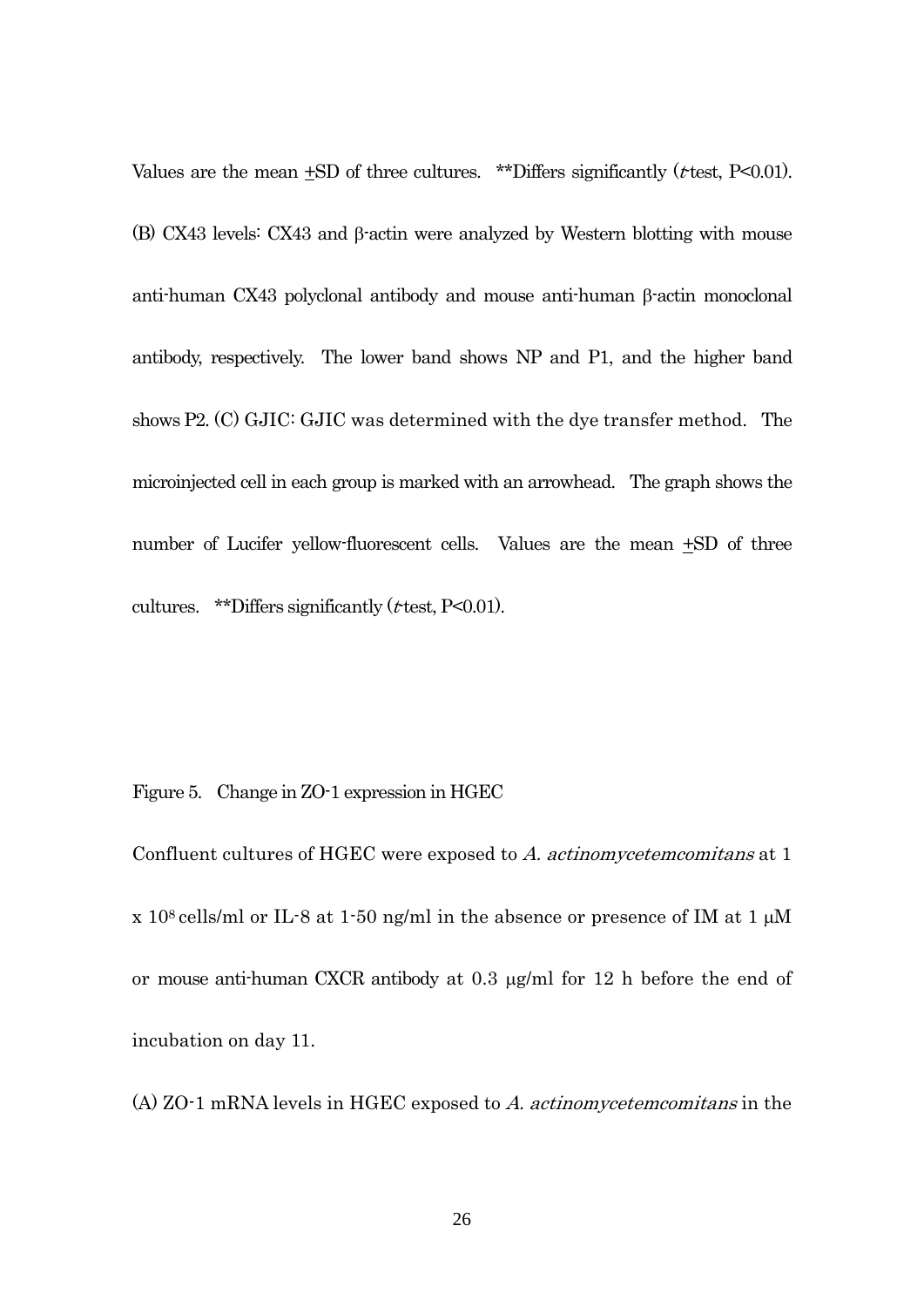absence or presence of IM: ZO-1 mRNA expression was analyzed by Real time PCR. Values are the mean  $+SD$  of three cultures. \*\*Differs significantly (*t*-test, P<0.01).

(B) ZO-1 levels in HGEC exposed to A. actinomycetemcomitans in the absence or presence of IM: ZO-1 and β-actin were analyzed by Western blotting with mouse anti-human ZO-1 polyclonal antibody and mouse anti-human β-actin monoclonal antibody, respectively.

(C) ZO-1 mRNA levels in HGEC exposed to A. actinomycetemcomitans in the absence or presence of anti-CXCR antibody: ZO-1 mRNA expression was analyzed by Real time PCR. Values are the mean +SD of three cultures. \*\*Differs significantly ( $t$  test, P<0.01).

(D) Effect of IL-8 on the expression of ZO-1 mRNA in HGEC

ZO-1 mRNA expression was analyzed by Real time PCR. Values are the mean +SD of three cultures (ANOVA, no significance)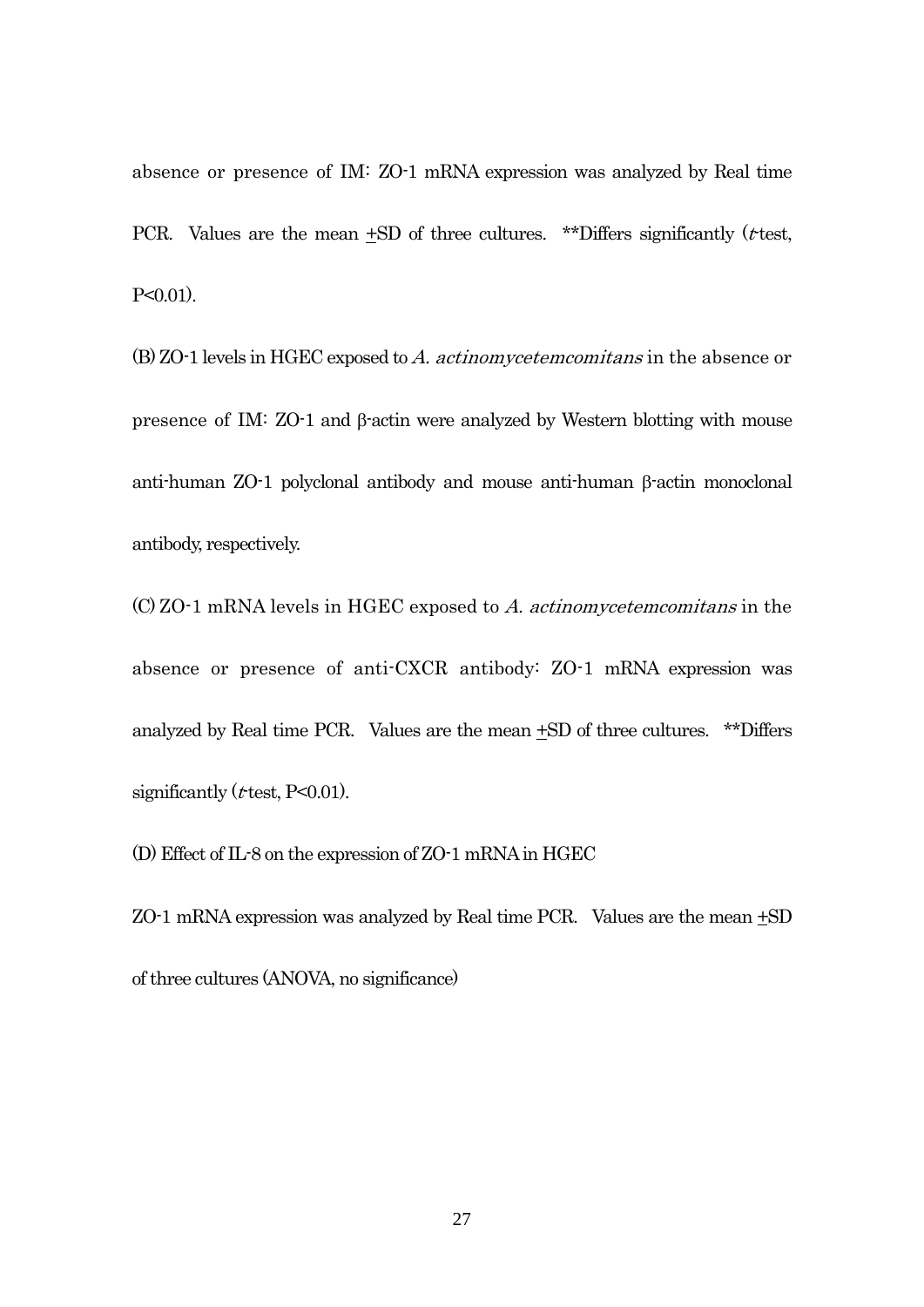### Cx43

Sense: 5'-AGG GAA AGA GCG ACC CTT ACC-3' Anti-sense: 5'-GGT GAG GAG CAG CCA TTG AA-3' Taq Man probe: 5'-CCC TGC CAA AGA CTG TGG GTC TCA AA-3'

## ZO-1

Sense: 5'-GTA ACC ATT TTT GGA CCA ATA GCT G-3' Anti-sense: 5'-GCC AGA GCT ACG TTG GTC AGT T-3' Taq Man probe: 5'-CGT CTC GTG GTT CAC TCT TTG-3'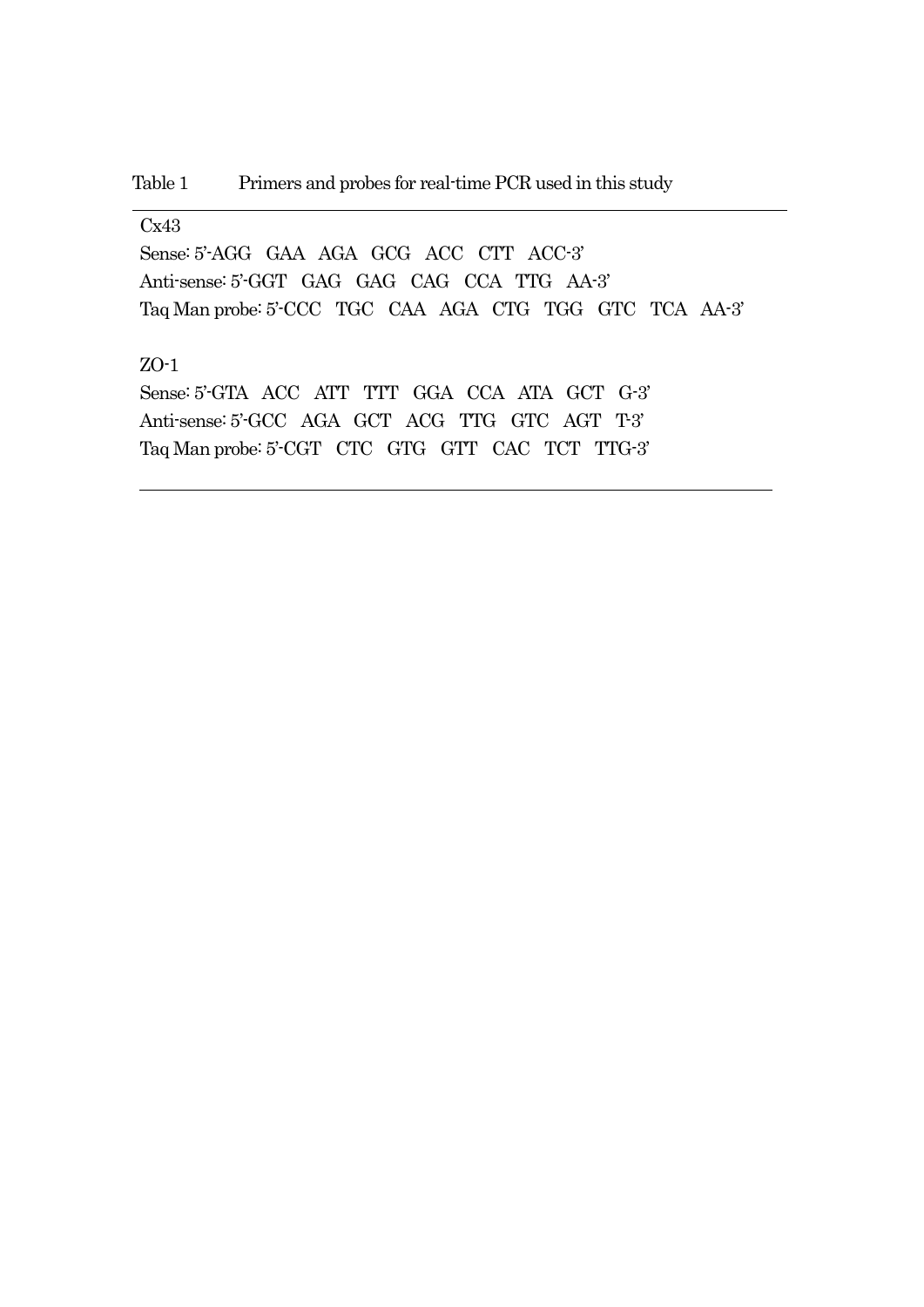

Fig-1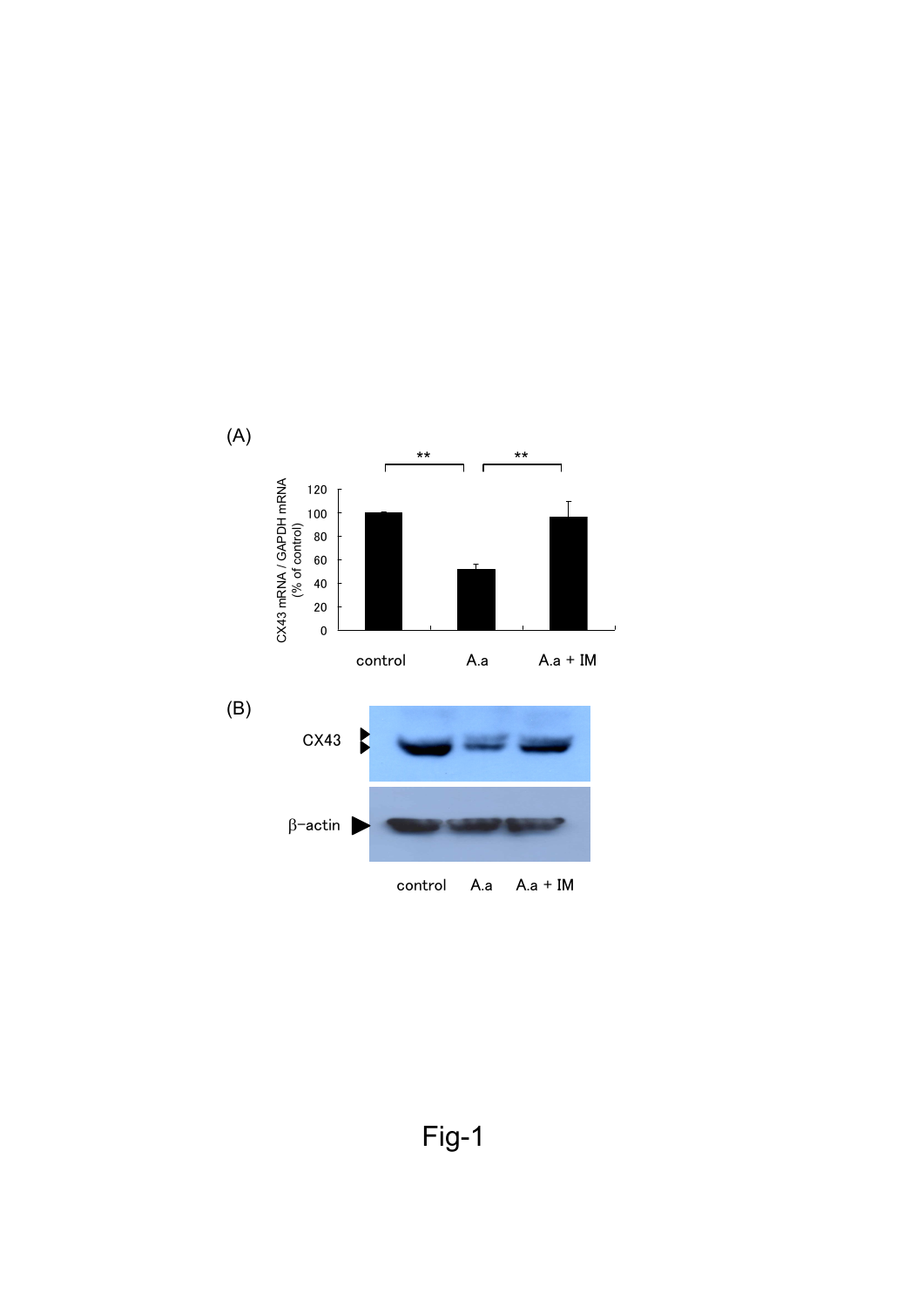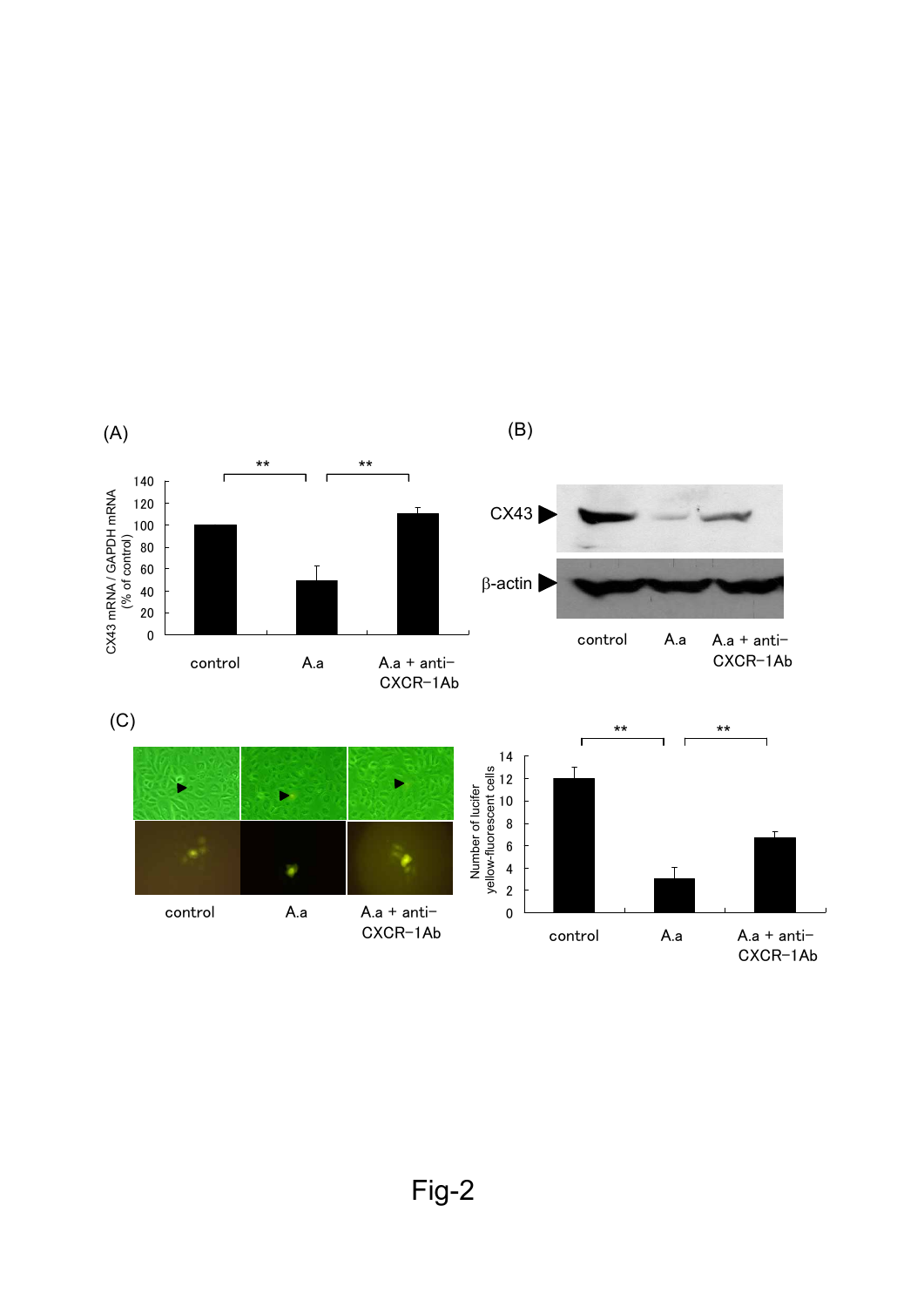

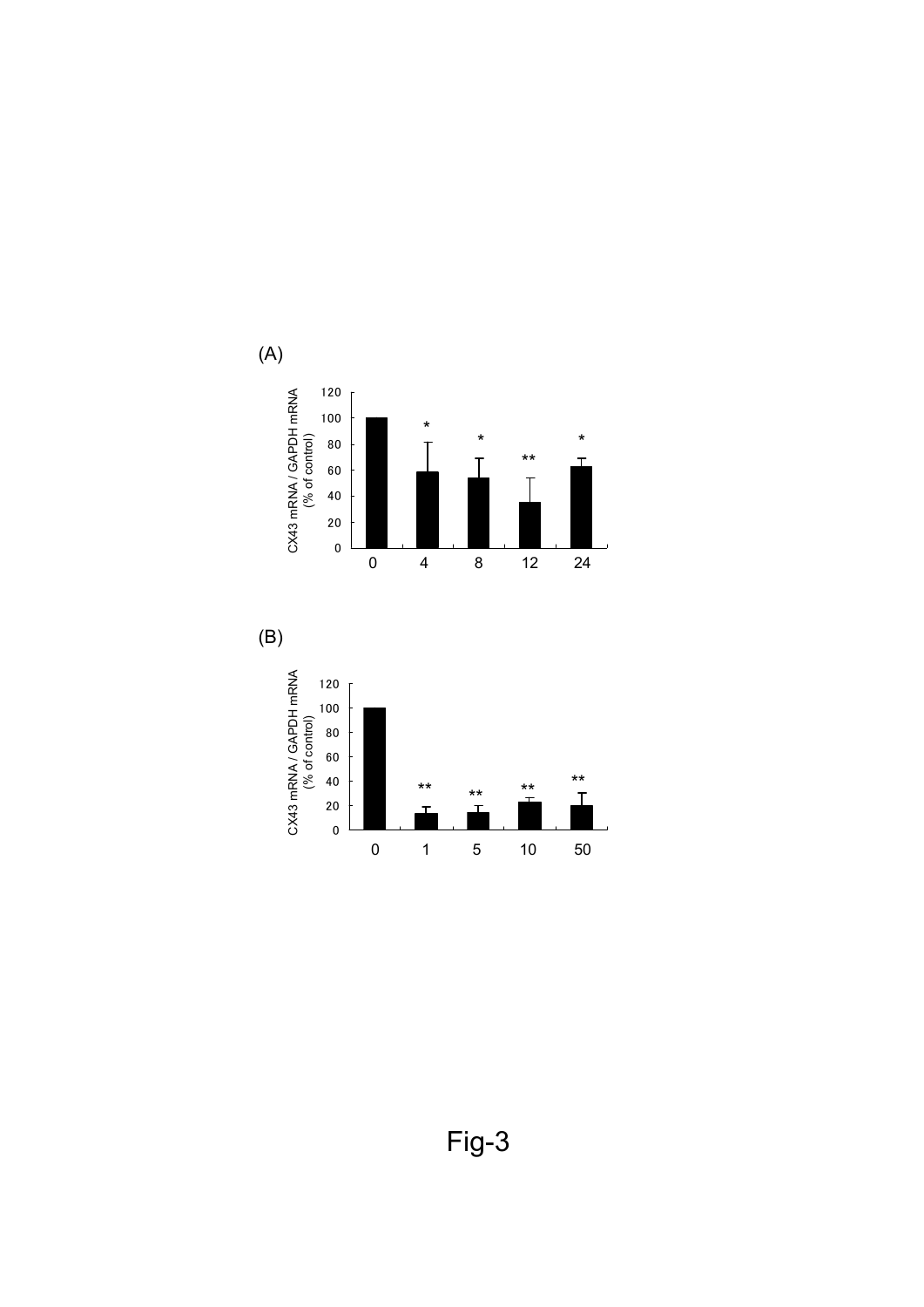



control IL-8 IL-8+ IM